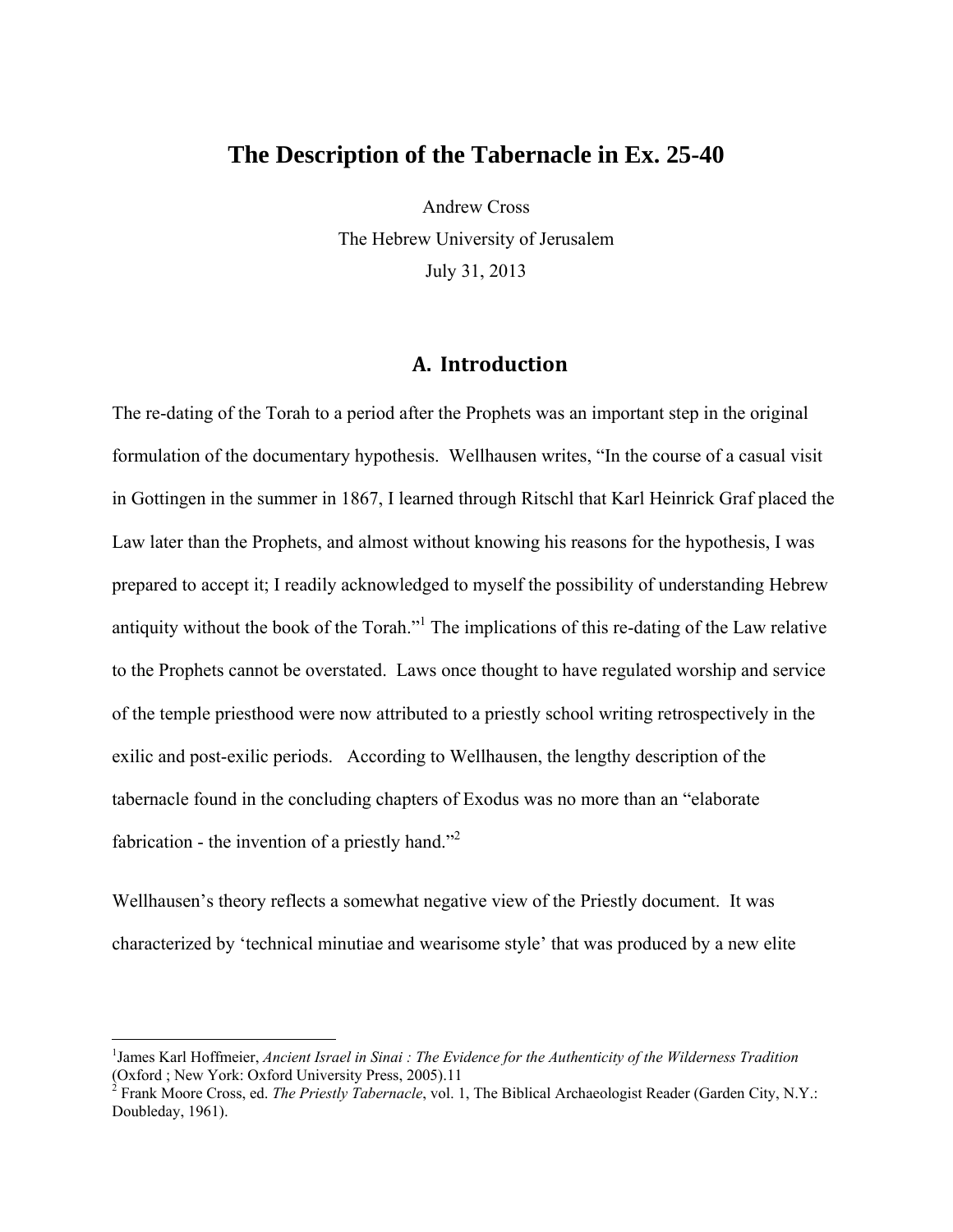priestly class that had stepped into the vacuum created by the exile of the Judean monarchy.<sup>3</sup> M. Buber succinctly summarizes this view of the Priestly document when he states, "the tabernacle was part of a priestly recasting of history that occurred after the exilic period in which the prophet became the priest; the leader's tent became the tabernacle; Divine Speech was replace by the Urim and Tummim; etc."<sup>4</sup>

Wellhausen's late date for the tabernacle received widespread support among scholars but others called for a reassessment. Y. Kaufmann accepted the idea that the Torah was composed of contiguous sources – one of which was P - but turned Wellhausen's theory on its head by arguing that the Priestly document is earlier than the material attributed to the Deuteronimist. Kaufmann looked for the roots of Yahwistic monotheism in the Sinai theophany and therefore argued that, "P's tent is a priestly-prophetic vehicle, with the prophetic, the oracular, predominating. The lustrations performed in the tent are designed to make it fit for divine revelation, for lawgiving, for judgment, for guiding the people through the desert, for the Urim and Thummim. None of this is a reflection of the situation in the age of the Second Temple."<sup>5</sup>

Haran likewise argued that P must be an early, contiguous source. He noted that there is much in the tabernacle description that is "ancient and quite authentic" and suggested that the tabernacle described in the last chapters of Exodus was the tent shrine established at Shiloh during the period of the Judges.<sup>6</sup> However, Haran argues that the current form of the text did not "attain literary crystallization until a relatively late period, and hence later details were superimposed on

1

<sup>&</sup>lt;sup>3</sup> Menahem Haran, *Temples and Temple-Service in Ancient Israel : An Inquiry into the Character of Cult Phenomena and the Historical Setting of the Priestly School* (Oxford Eng.: Clarendon Press, 1977). 4

<sup>&</sup>lt;sup>4</sup> Martin Buber, ed. *Holy Event (Exodus 19-27)*, Exodus, Modern Critical Interpretations (New York: Chelsea House Publishers, 1987).

<sup>&</sup>lt;sup>5</sup>Yehezkel Kaufmann, *The Religion of Israel* (The University of Chicago, 1960).184  $\frac{6}{5}$  Before next and linited suggest that the shring

<sup>&</sup>lt;sup>6</sup> References to the shrine at Shiloh having a door post and lintel suggest that the shrine at Shiloh was not a tent. It is also referred to in one place as a 'temple' (*heikhal*). Haran does not think that either of these references outweigh the numerous references elsewhere to the shrine at Shiloh being a tent. Most significant, is the statement made by Nathan that "Yahweh dwelt in a tent".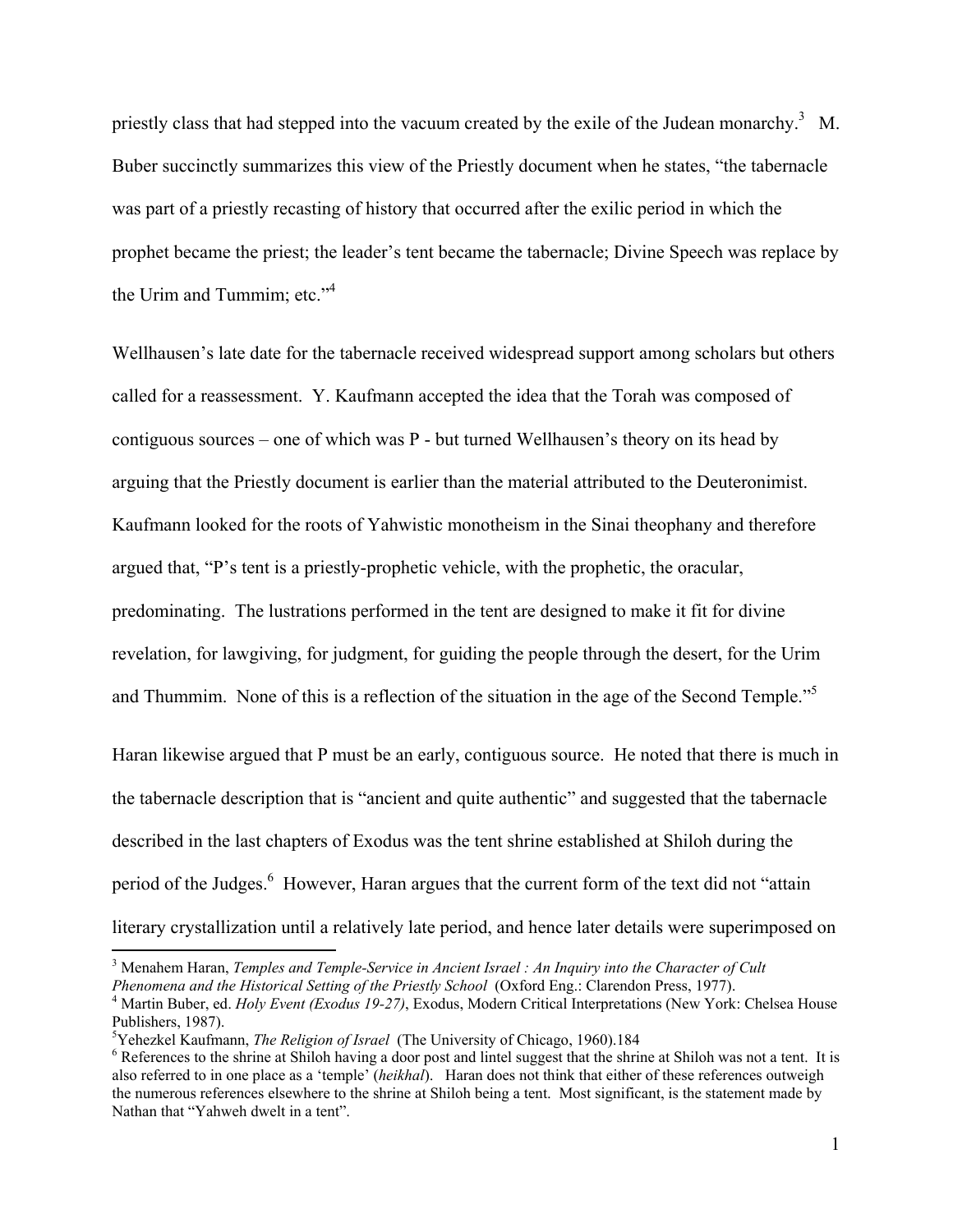it with the result that its ancient aspects were largely blurred."<sup>7</sup> Haran compares the authors of  $P$ to renaissance artists who "painted biblical figures and early Christian saints with countenances and attire typical of their own time, one cannot be surprised that the authors of P paid no attention to historical accuracy."<sup>8</sup>

Unlike Haran or Kaufmann, F. M. Cross does not consider P to be a contiguous source but rather the hand of a late redactor. According to Cross, the tabernacle description 'utilized' older material that was expanded upon and incorporated into the Torah in a later period. Cross suggests that the original tent was a simple structure built by David to house the Ark in Jerusalem.

Thus, while it is clear that a number of scholars rejected Wellhausen's theory of the post exilic 'invention' of the tabernacle, the elaborate description of the structure is still considered to be the product of a late hand. It follows from this that that the tabernacle description relies on the description of the temple in 1 Kings 6 and 7 and perhaps even on the description of the eschatological temple in Ezekiel. Thus V. Hurowitz writes, "The image of the Tabernacle probably represents a phase in the Jerusalem Temple, between its original form, as described in Kings, and its final form, as reflected in Ezekiel's description."<sup>9</sup>

This paper will argue that linguistic analysis of the tabernacle description rules out a post-exilic date for its composition. Furthermore, the description of the tabernacle has too many distinctive features for it to stand in a literary continuum between the description of Solomon's temple and

<sup>7</sup> Haran, *Temples and Temple-Service in Ancient Israel : An Inquiry into the Character of Cult Phenomena and the*  **Historical Setting of the Priestly School. 195** 

 $8$  Ibid. 195

<sup>9</sup> Victor Avigdor Hurowitz, ed. *Yhwh's Exalted House: Aspects of the Design and Symbolism of Solomon's Temple*, Rev. ed., Temple and Worship in Biblical Israel : Proceedings of the Oxford Old Testament Seminar (London ; New York: T & T Clark, 2007).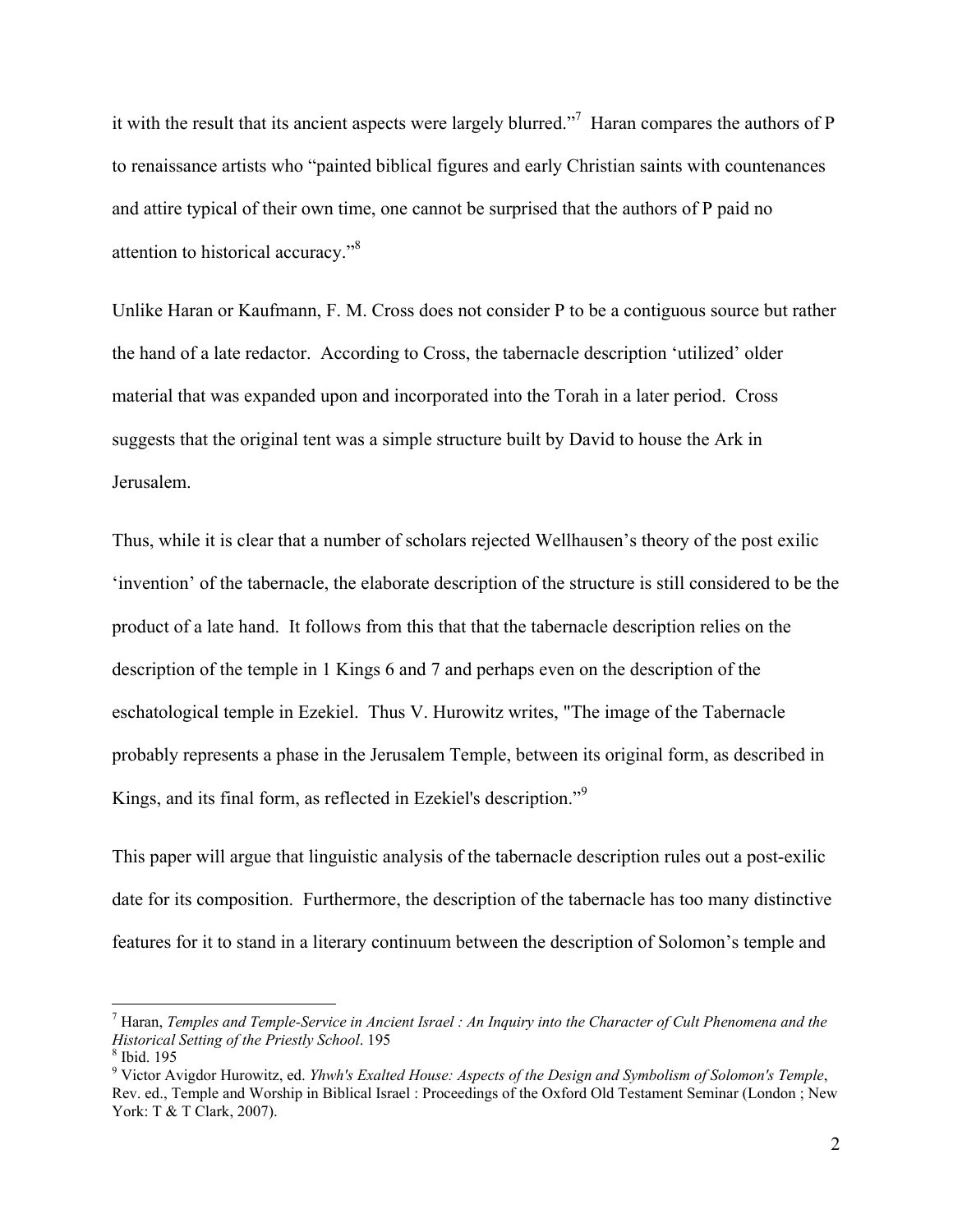the idealized descriptions of the temple found in Ezekiel or the Temple Scroll. To the contrary, the description of Solomon's temple relies on information contained in the description of the tabernacle. This leads us to conclude that a significant portion of the elaborate description of the tabernacle found in the last chapters of Exodus predates the description of Solomon's temple in 1 Kings 6 and 7.

# **B. Linguistic Analysis of the Tabernacle Description**

The amount of detail incorporated into the description of the tabernacle is unparalleled in ancient temple descriptions. The technical terminology used to describe the tabernacle offers linguists the opportunity to determine the period of time in which the description was composed. In an important article, Avi Hurvitz demonstrated that the vocabulary used by P is characteristic of Standard Biblical Hebrew (SBH).<sup>10</sup> A number of the terms discussed in the article by Hurvitz belong to the description of the tabernacle and are summarized below:

• *n*ədab – "to do willingly" (cf. Ex 35:5; 21,22) Late Biblical Hebrew and Rabbinic Hebrew uniformly use the hithpael form *hitnaddeb* instead of the qal form (1 Chron 29:17), even when directly quoting P. Thus Hurowitz writes, "If the hypothesis is correct, that the Priestly Code reflects the post-exilic period, it will be difficult to account for P's striking divergence from the accepted norm *hitnaddeb*, employed throughout Late Biblical Hebrew (LBH), Biblical Aramaic, Rabbinic Literature and inscriptional material. The best way to explain this discrepancy in terminology is to assume that at the time of

<sup>10</sup> Avi Hurvitz, "The Evidence of Language in Dating the Priestly Code," *Revue Biblique* 81(1974).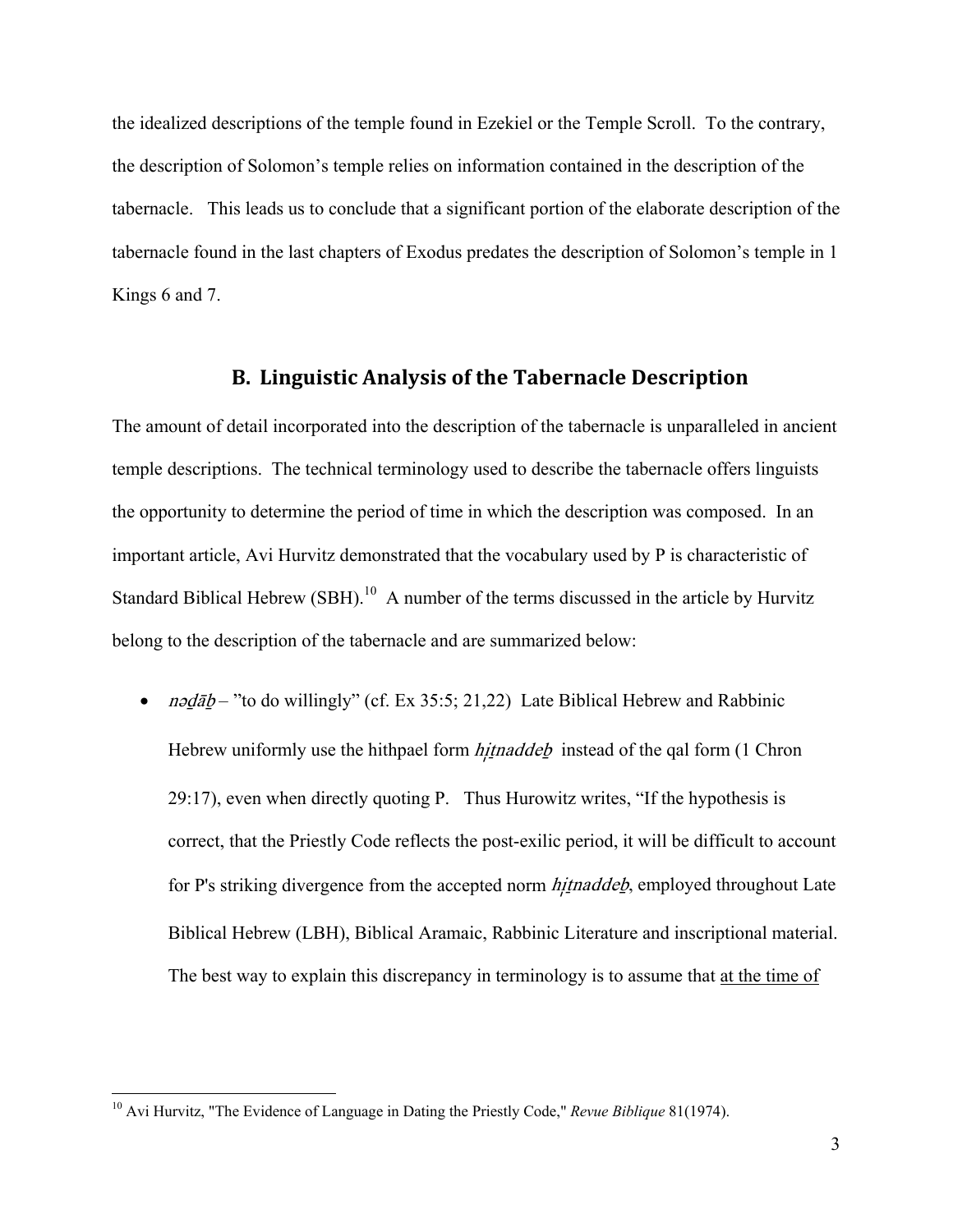the formularization of the Tabernacle section in Exodus, the later term *hitnaddeb* had not yet been fixed."*<sup>11</sup>*

- $\sin p\bar{a}$ <sup>h</sup> "to cover" (Ex 36:34; cf. 1 Kings 6:22); The parallel term wayshappe<sup>s</sup>hû (2Ch 3:8) is common in LBH and Rabbinic Hebrew. Priestly texts describing the construction of the tabernacle are completely unaware of the term as is the account of the building of the temple.
- $\delta \tilde{\epsilon}$  "Byssus" (Ex. 36:35); the parallel term in LBH is  $\delta \hat{\mu}$ s (cf. 2 Ch 3:14). In parallel descriptions of the  $p\bar{a}r\bar{o}k$ et "the curtain" that divided the Holy Place from the Holy of Holies, LBH uses  $\frac{\partial \hat{u}}{\partial s}$  instead  $\dot{s}\vec{e}\vec{s}$ . The Mishnah universally uses  $\frac{\partial \hat{u}}{\partial s}$  in place of  $\dot{s}\vec{e}\vec{s}$ .
- wämä<sup> $\epsilon$ </sup> "and upward" (Exo 30:14); LBH uses *lama<sup>s</sup>lah* (1Ch 23:27).
- wərāhastā "and you shall wash" (Exo 29:4; cf. Is. 4:4); LBH uses yādîhû (Eze 40:38)
- $\bullet$   $s\bar{a}b\hat{i}b$  "around" (Exo 38:16); LBH uses  $s\bar{a}b\hat{i}b$   $s\bar{a}b\hat{i}b$  (Eze 8:10; 2 Chr 4:3; Ez 40:16). This doubling of the word has a close parallel with Aramaic שכור שכור.
- hășar "court"; in LBH we also find ăzārā<sup>h</sup> (cf. 2Ch 4:9 where both words for court appear in reference to a 'court for the priests' and a 'great court'.
- wəlāqahtā 'et-dāmô "you shall take its blood" (Exo 29:16); in LBH we find wayəqabbəlû hakköhanîm 'et-haddām – "and the priests received the blood" (2Ch 29:22)

Hurvitz uses three types of criteria to determine whether a linguistic element can be termed a neologism: 1) What is the distribution of the proposed neologism? *As a first step*, a neologism should primarily be attested in texts that are known to be late. 2) What classic linguistic element

<u>.</u>  $11$  Ibid.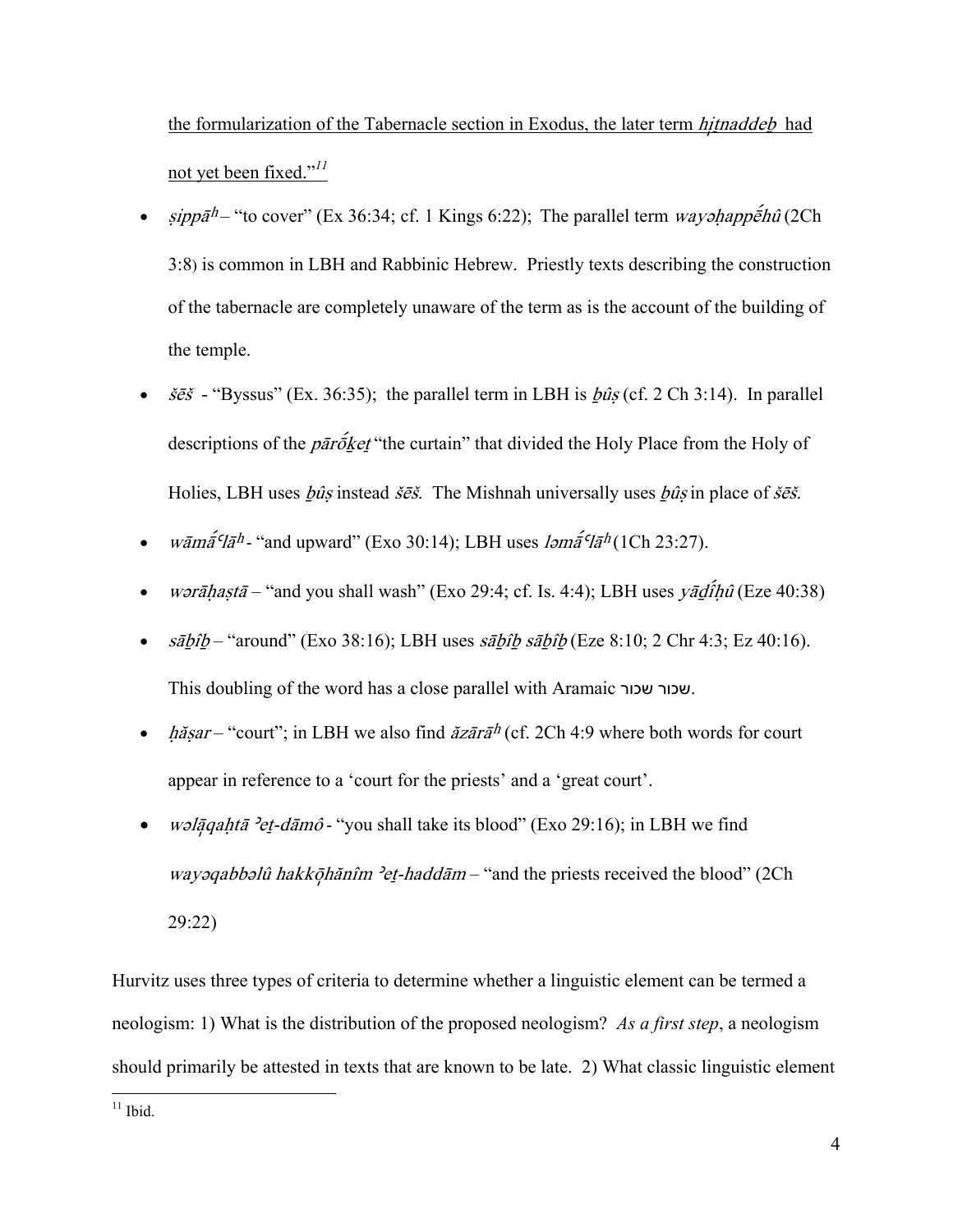is being replaced by the new one? If it does not replace an older, well established term, then no conclusion can be made about the diachronic development of the language. 3) Is the proposed neologism attested in extra-Biblical sources? If extra Biblical sources reflect a similar linguistic change, then we may begin to draw conclusions about the date in which our text was written.<sup>12</sup> By employing this methodology Hurvitz concludes that, "P invariably takes sides with the preexilic group. Ezekiel, Ezra-Nehemiah and Chronicles may avail themselves of the earlier terms; but P is alone in its systematic preference for them."<sup>13</sup>

M. Ehrensvard disagrees with Hurvitz that Biblical texts can be dated according to linguistic criteria. He argues that post exilic writers were capable of writing in a style virtually indistinguishable from CBH.<sup>14</sup> Using statistical data (ie. - number of LBH'isms per page of text), Ehrensvard argues that Zechariah displays few of the characteristics of LBH despite its post-exilic date. In response, Hurvitz notes that Zechariah *does* display features of LBH and that it should be expected that Zechariah will have more in common with CBH since it was composed at a time (520 BC) when LBH was "just making its debut on the Biblical scene and had not yet acquired a defined habitat in the newly developing linguistic landscape."<sup>15</sup>

The accounts of the building of the tabernacle and temple offer a much better test for Hurvitz's methodology than Zechariah. The reason for this is that the terminology employed in the tabernacle / temple building accounts is technical in nature and more likely to reflect the historical context in which it was composed. Descriptions of the tabernacle (Exodus), the  $1<sup>st</sup>$ 

1

<sup>&</sup>lt;sup>12</sup>"The Recent Debate on Late Biblical Hebrew: Solid Data, Expert's Opinions and Inconconclusive Arguments," *Hebrew Studies* 47(2006). 194<br><sup>13</sup> Avi Hurowitz, "The Evidence of Language in Dating the Priestly Code," *Revue Biblique* 81(1974). 26<br><sup>14</sup> Martin Ehrensvard, "Why Biblical Texts Cannot Be Dated Linguistically," *Hebrew S* 

Arguments," ibid. 206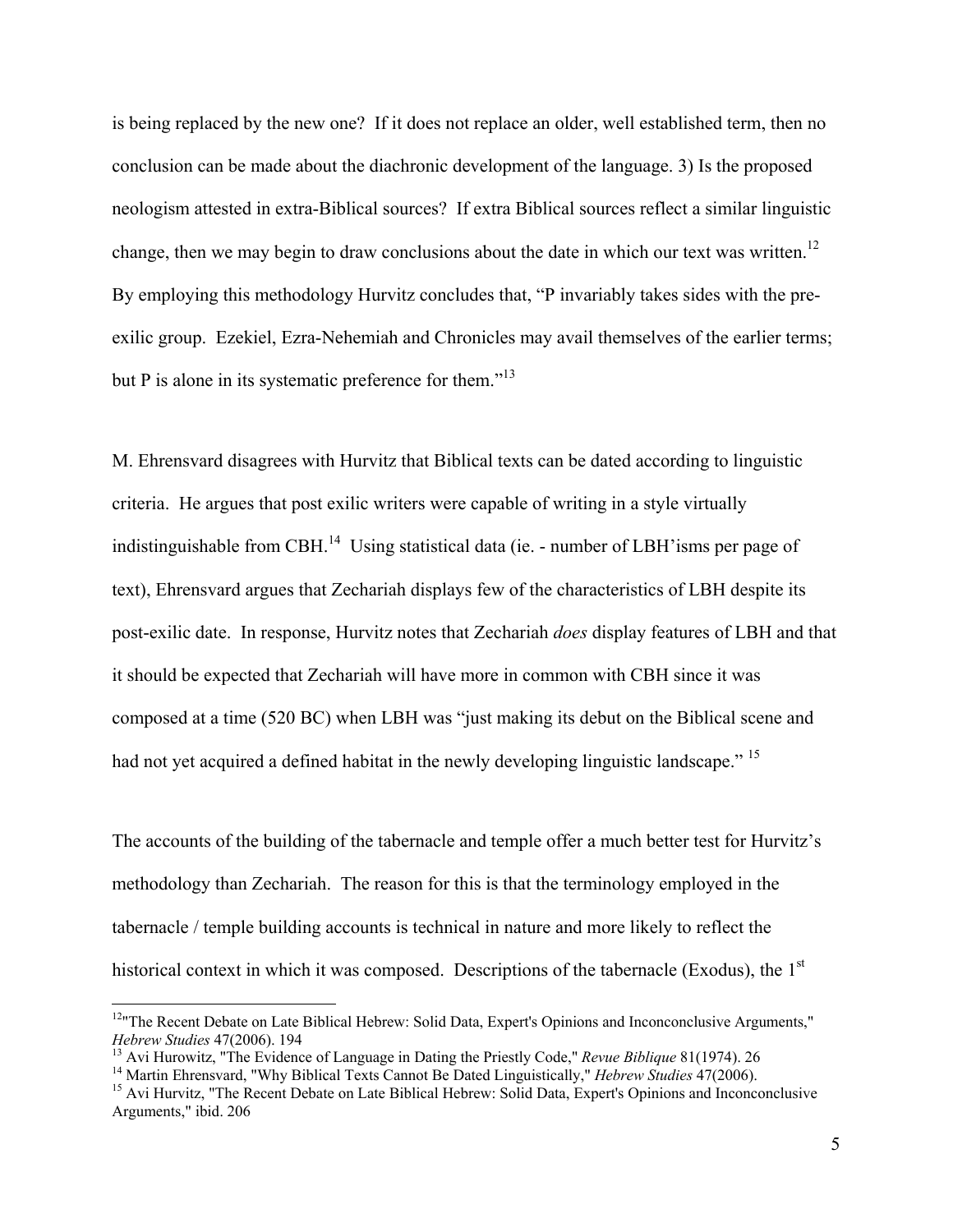temple (2 Kings and Chronicles), Ezekiel's eschatological temple (Ezekiel), and the  $2<sup>nd</sup>$  temple (Ezra) as well as the detailed descriptions of a temple in the Temple Scroll provide a unique opportunity to compare not only the evolution of a structure but also the language used to describe it. In this regards, A. Hurvitz has convincingly demonstrated that the description of the tabernacle does not contain any of the characteristic linguistic features of LBH and may therefore be assigned to a period before the exile.

# **C. Comparisons of Tabernacle and Temple Descriptions in the Bible**

### **I. Introduction**

It is generally thought that the tabernacle description relies on that of the temple. V. A. Hurowitz lists a number of literary parallels between the building descriptions of the temple and that of the tabernacle.<sup>16</sup> However, many of those listed are more likely to be coincidence. For example, one would expect that the description of the doors and curtains of the structure would come after the description of the structure itself, etc. It is the differences between the two accounts that are more noteworthy. We will discuss some of the more notable similarities and differences below:

### **II. Layout and Proportions of the Structure**

The temple is divided into three major sections (*ulam*, *heikhal*, *debir*). The tabernacle has two ( $m\bar{a}q\hat{o}m$  q $\bar{a}d\bar{o}\tilde{s}$ ' and  $q\bar{o}q\hat{e}\tilde{s}$  qo $q\bar{a}\tilde{s}im$ ). These divisions are discussed below:

<sup>16</sup> Victor Avigdor Hurowitz, "The Priestly Account of Building the Tabernacle," *Journal of the American Oriental Society* 105, no. 1 (1985).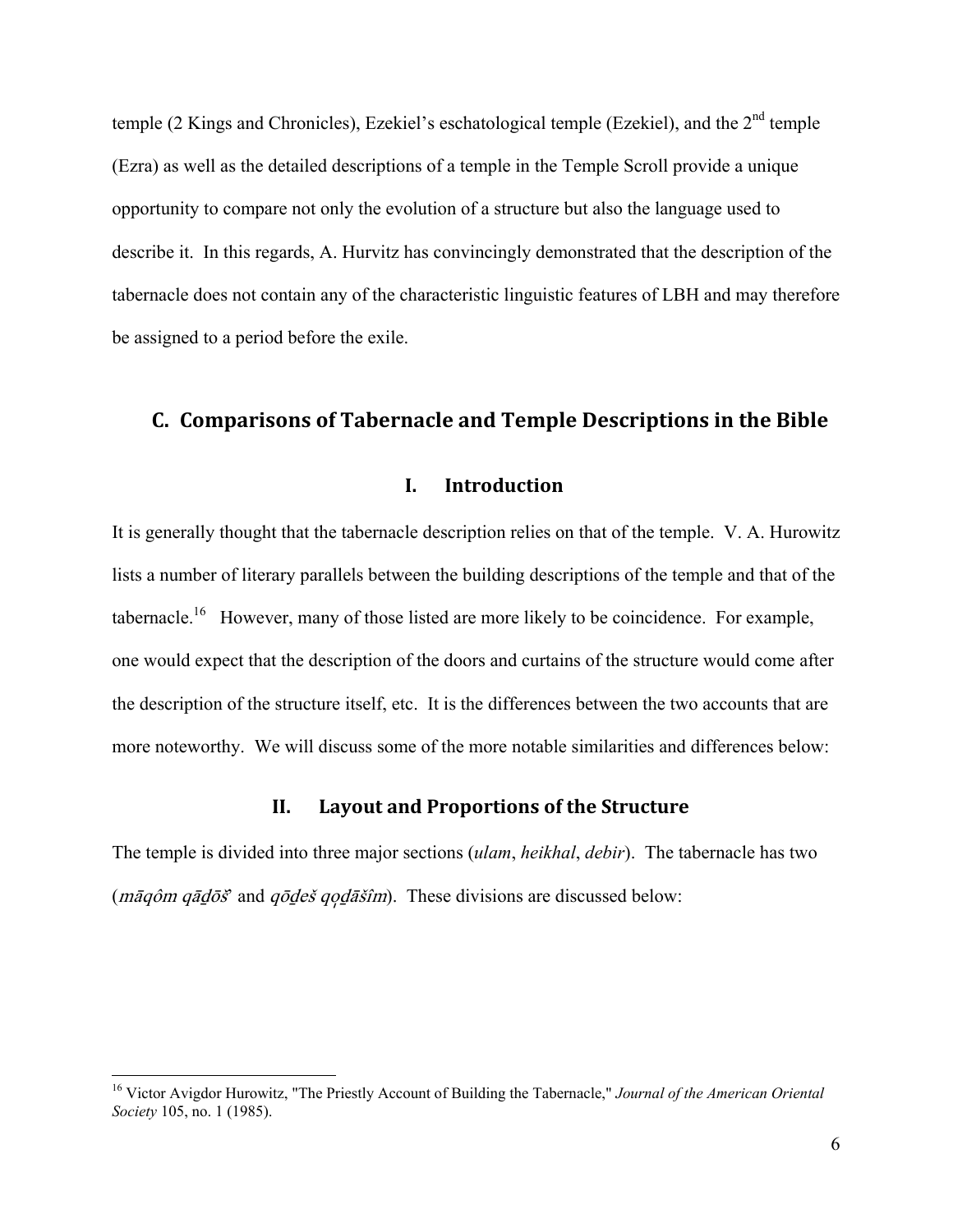*ulam* – vestibule; Akk. *ellamu*; a term used to designate a throne hall. Septuagint transliterated it as *ailam* rather than provide the approximate Greek equivalent – *pronaos*. 17 According to Kings, the vestibule (ûläm) of the temple was 10 cubits deep. However, this dimension was not included in the overall dimensions of the temple (60 cubits x 20 cubits) given in Kings. According to Chronicles, the vestibule was lined with Cypress and overlaid with pure gold. However, there are several indications in Kings that the vestibule was not enclosed but was rather a porch. Kings states that the three tiered side structure only extended alongside the nave and the inner sanctuary but not the vestibule. Neither is any mention made of doors for the vestibule. It is likely that the pillars, Boaz and Joachin, stood in the opening of the vestibule. The fact that this room was not included in the overall dimensions of the temple is likely because the layout and proportions of the temple are based on a two room structure (ie. the tabernacle) to which the vestibule was a later addition.

*heikhal* - Akk. *ekallu;* Sumerian - *e-gal;* Ugaritic – *hkl;* In Nuzi texts *e-gal* describes the admin room of a house. Marduk's temple in Babylon is called "*Esagil ekallu same u erseti*" (Esagil, palace of heaven and of earth). The basic meaning is that of a 'house'. It is translated as *naos* in LXX. However, the *heihkal* was not the cult chamber of Solomon's temple, and so it did not function as the *naos* of a Greek temple. The *heikhal* of Solomon's temple is the counterpart to the 'mäqôm qädöš' (Holy Place) of the tabernacle.

*debir* – 'inner sanctuary' – The etymology of this word is not clear. It is sometimes translated as 'oracle', perhaps connecting it to the root *dbr* (word). *debir* presented the Greek translators of

<sup>&</sup>lt;sup>17</sup> William E. Mierse, *Temples and Sanctuaries from the Early Iron Age Levant : Recovery after Collapse*, History, Archaeology, and Culture of the Levant (2012).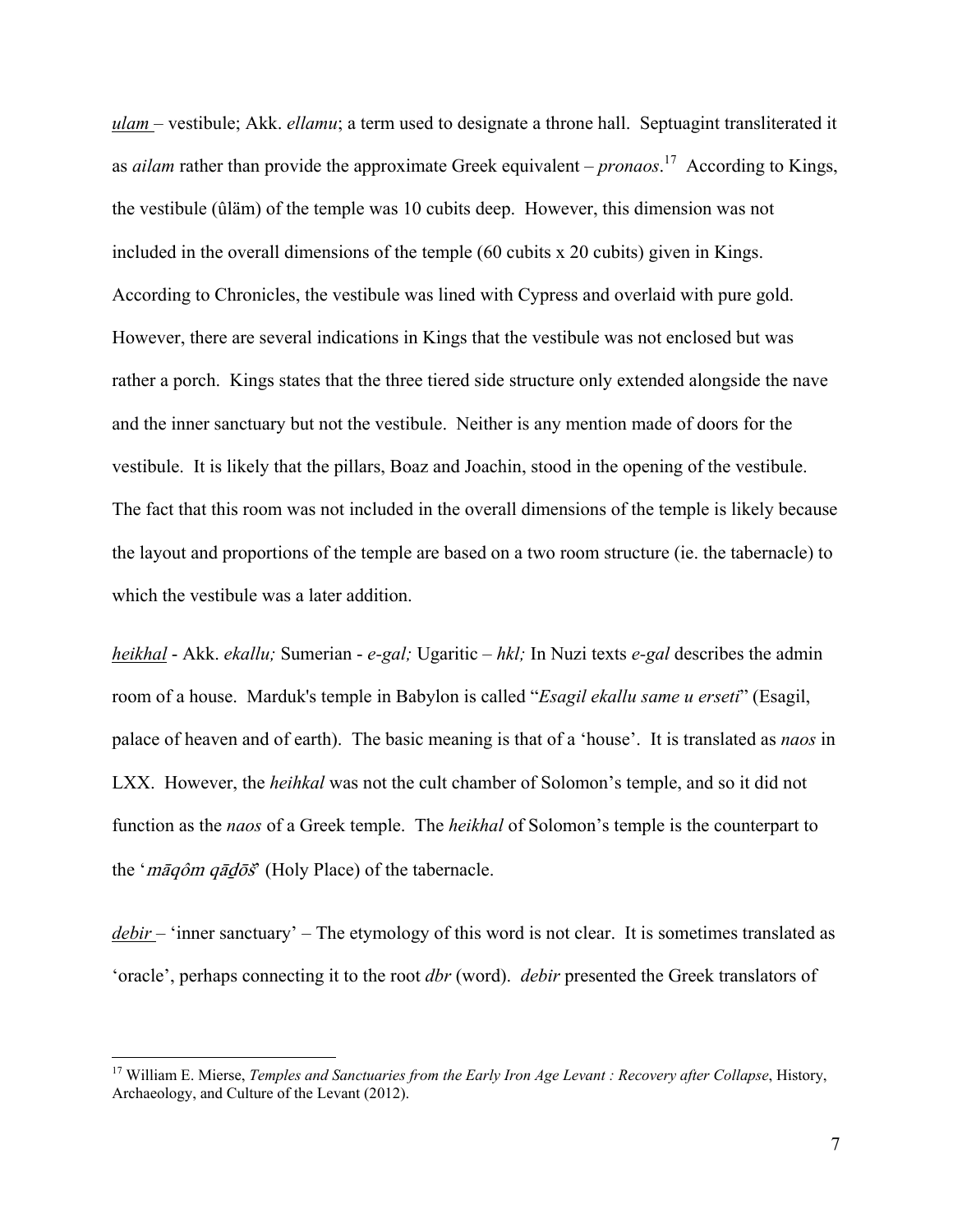the LXX with the same problem as *ulam* and was therefore transliterated. The *debir* has its counterpart in the  $q\bar{\phi}$ des  $q\bar{\phi}d\bar{\phi}$  (the Holy of Holies).

No overall dimensions are given for the tabernacle. We know that each side was comprised of 10 *q* $\sigma \tau \tilde{a} \tilde{s}$ *im* and the end of 6 *q* $\sigma \tau \tilde{a} \tilde{s}$ *im* + 2 corners. The *q* $\sigma \tau \tilde{a} \tilde{s}$ *im* were 1 ½ cubits wide. A number of different configurations have been suggested. However, the overall proportions are very close to those of the temple, and may have been exactly the same depending on how the corner frames fit with the sides and end. It is reasonable to assume that Solomon's temple was twice the length and twice the width of the tabernacle but was three times its height. Despite the extra height of Solomon's temple, the inner sanctuary  $\left(\frac{d\hat{b}}{dr}\right)$  was 20 x 20 x 20 cubits. These cubic proportions match that of the 'holy of holies' ( $q\acute{\sigma}$ deš haqqəd $\ddot{\sigma}$ sim) in the tabernacle.<sup>18</sup> It seems that the cube was important enough that a 10 cubit space was left above the inner sanctuary of Solomon's temple (or the inner sanctuary was raised by 10 cubits). One reason for this may be that Solomon's temple wished to maintain certain ideal proportions (the cubic proportions of the inner sanctuary) while taking liberty with others (such as the height of the building). If the cube is the ideal proportion for the inner sanctuary, then it is more likely that the temple gets its proportions from the tabernacle than vice versa.

**III. Layout and Proportions of the Courtyard and Auxiliary Structures** So far, we have discussed the main divisions of the structure but the courtyards and auxiliary structures were also an important part of the sanctuary complex.

lišk $\tilde{a} \tilde{t} \tilde{a}^h$  – According to Haran, this was an "auxiliary structure which, in the course of time, could be put up beside the high-place to provide comfortable quarters for gatherings and

<sup>&</sup>lt;sup>18</sup> cf. 2Ch 5:7, 1 Ki 7:50 where  $d\hat{p}$  and  $q\tilde{o}$  *deš haqq* $\tilde{o}$  *dašîm* are used in parallel.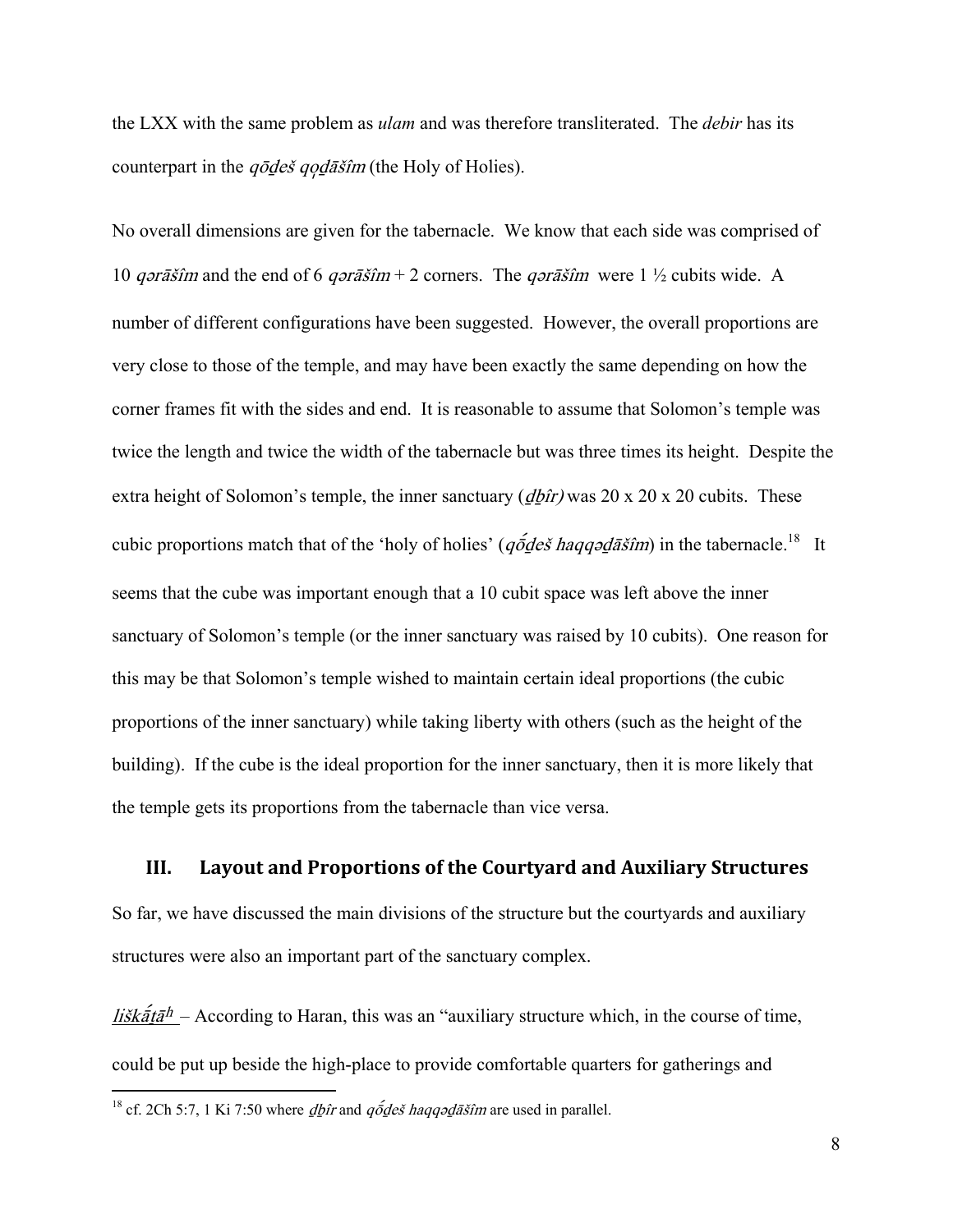overnight visits."<sup>19</sup> The Vulgate translates *liškãtā<sup>h</sup>* (in the context of 1 Sa 9:22) as '*triclinium*' while in the LXX *liškãtā<sup>h</sup>* is translated *exedra* 18 times.<sup>20</sup> There was a *liškãtā<sup>h</sup>* at the high place in Ramah where Samuel ate with thirty other invited guests (1 Sam 9:22). It has been suggested that the meal Hannah ate after she prayed at Shiloh was a ceremonial meal eaten in a lišk $\tilde{a}t\tilde{a}h(1 \text{ Sam } 1:18)$  but there is no textual support for this. According to its excavator, the temple at Dan possessed a liškatā<sup>h</sup>.

The three tier structure ( $y\bar{a}s\hat{o}^{ac}$ ) that extended around the back and sides of the temple may have functioned as *liška<sup>tot.</sup>* Josiah is said to have removed 'horses for the chariot of the sun'  $(2 \text{ Ki})$ 23:11) from a *liškata*<sup>h</sup> of the temple thereby suggesting that the chambers assumed cultic significance at some point. Jeremiah was commanded by God to bring the Rechabites into a lišk $\tilde{a}^{\dagger}t\tilde{a}^{h}$  that belonged to the sons of Hanan, in order to offer them wine to drink. It appears that the chambers may have belonged to certain dignitaries who frequented the temple. Ezekiel's visionary temple describes cells or storerooms that are not mentioned in the description of Solomon's Temple (1 Ki 6  $\&$  7).<sup>21</sup>

The tabernacle description makes no mention of auxiliary structures. Commenting on the lack a lišk $\tilde{\vec{a}}$ ta<sup>h</sup> in the tabernacle, Haran states, "It is not surprising that P does not mention the lisk $\tilde{\vec{a}}$ tot since P maintains the fiction associated with the wilderness sanctuary, namely, that no ancillary

<sup>&</sup>lt;sup>19</sup> Haran, *Temples and Temple-Service in Ancient Israel : An Inquiry into the Character of Cult Phenomena and the <br>Historical Setting of the Priestly School.* 

<sup>&</sup>lt;sup>20</sup> G. Johannes Botterweck and Helmer Ringgren, *Theological Dictionary of the Old Testament* (Grand Rapids, Mich.: Eerdmans, 1974). 34

 $^{21}$  The description of the temple in Chronicles mentions ancillary rooms used as treasuries or for storage (1 Chr 28:12 and 2 Chr. 31:11).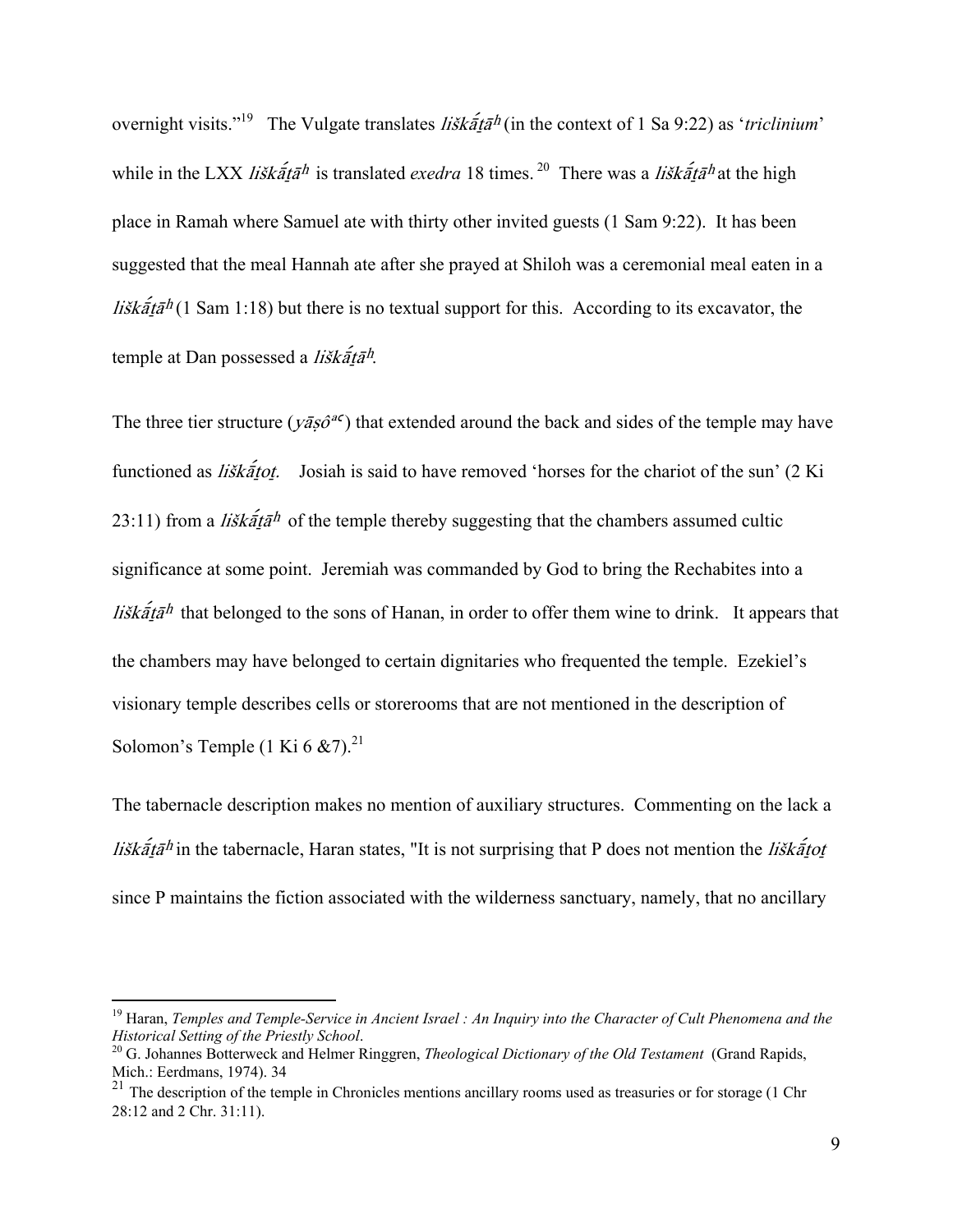buildings were necessary."<sup>22</sup> It would seem that in the account commonly attributed to P, the entrance to the tent of meeting (*petah 'onel mô*<sup> $\epsilon$ </sup> $\bar{\epsilon}$ *d*) seems to function as the *liškata<sup>h</sup>*.

In 1 Ki 6:5 it states that the  $y\bar{a}s^{\alpha\epsilon}$  (three-tiered side structure) was built against the house ( $aI$ qîr habbayit - 1Ki 6:5). This suggests that, like the vestibule (ûläm), the yāsô<sup>ac</sup> was never considered to be a part of 'the house'. Waterman notes that both Kings and Ezekiel are, "at particular pains to indicate that the three-storied structure around the two sides and rear of the house was no real part of the house itself."<sup>23</sup> This further strengthens the theory that the design of the temple was based on a two room structure that consisted of only the inner sanctuary (*debir*) and the sanctuary (*heikal*).

Courtyard Divisions - Both Ezekiel and the Temple Scroll spend more time on the layout and division of the temple courtyards than on the temple structure. Although they differ on some important points, both describe a series of three square, concentric boundaries. For Ezekiel, the outermost boundary is the city. The Temple Scroll cordons off the temple with a third courtyard that is not mentioned in Ezekiel. The outermost walls of Ezekiel's and the Temple Scroll's courtyards have 12 gates named after the tribes of Israel. The Temple Scroll purposefully switches the order of the names for the gates as given in Ezekiel so that the tribe of Levi is given the prime location at the center on the east side of the temple. <sup>24</sup> Otherwise, Ezekiel and the Temple Scroll agree on the order of the tribes. The tabernacle differs on all of these points. 1) It has only one boundary fence. 2) The tabernacle courtyard is rectangular (2:1) and not square. 3) It has only one gate, on the east side instead of three (Ezekiel) or four (the Temple Scroll). 4)

1

<sup>22</sup> Haran, *Temples and Temple-Service in Ancient Israel : An Inquiry into the Character of Cult Phenomena and the Historical Setting of the Priestly School*. 34 23 Waterman L, "The Damaged "Blueprints" of the Temple of Solomon," *Journal of Near Eastern Studies*

<sup>(1943).285</sup> 

<sup>&</sup>lt;sup>24</sup> Yigael Yadin, *The Temple Scroll*, 3 vols. (Jerusalem: Israel Exploration Society, 1977). 121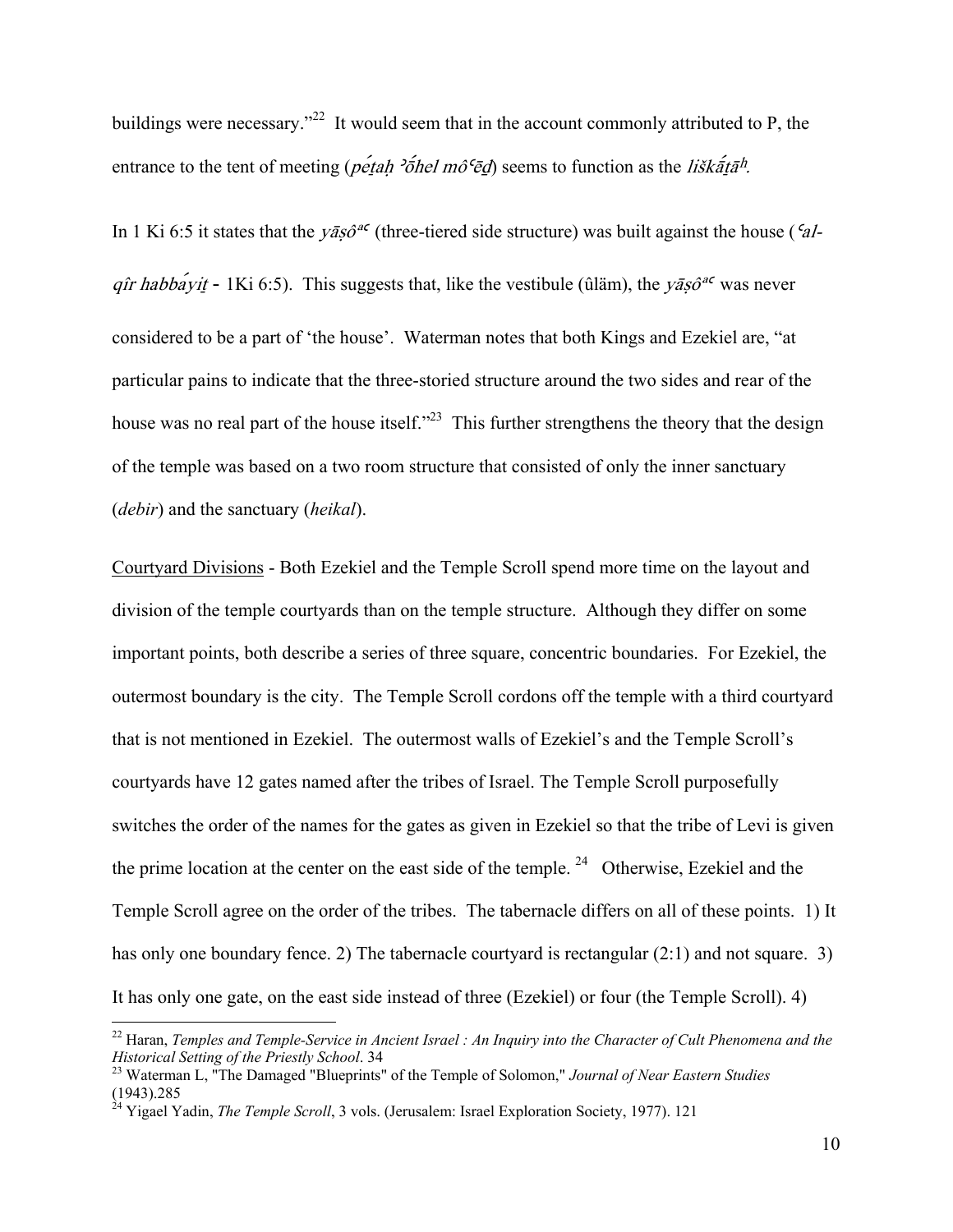The description of the arrangement of the tribes around the tabernacle in Num 2:3-31 does not match Ezekiel or the Temple Scroll. Based on the evidence from the courtyards, the description of the tabernacle appears as an independent witness that does not stand within exilic or postexilic traditions.

 $\bar{p}\bar{a}\bar{r}\bar{b}$  ket - the veil in the tabernacle. Used specifically of the veil that separates the Holy Place from the Holy of Holies. Freedman suggests that the  $\bar{p}\bar{a}\bar{r}\bar{b}\bar{k}$ et was a canopy. However the curtain must have created separate rooms of equal width rather than a canopy hanging on a pillar at each corner that creates a 'room within a room'. It is more likely, therefore, that the  $\bar{p}\bar{a}\bar{r}\bar{o}$ ket (Exo 26:31) was similar in function to the miššā<sup>h</sup> that hung in the entrance to the tent. miššā<sup>h</sup> and  $\bar{p}\bar{a}r\bar{o}k$ et form a construct phrase in Ex 35:12; 39:34; 40:21; Nu 45 (HALOT). The Septuagint translates both of these curtains with the same word - '*katapetasma'.25* A. V. Hurowitz notes that the veil is said to hang on four pillars under the golden clasps (Ex. 26:33).<sup>26</sup> Solomon's temple has doors of 'oil wood' (sometimes translated as olive wood) for the doors of the inner sanctuary while the main doors to the temple were made of cypress.<sup>27</sup>

#### **IV. Furnishings**

The Laver- The bronze sea was located on the south east corner of Solomon's Temple. Likewise, the Temple Scroll describes a structure that housed a laver on the 'south side of the temple on its eastern side'.<sup>28</sup> There is no laver in Ezekiel's eschatological temple. Instead, a

<sup>25</sup> Horst Robert Balz and Gerhard Schneider, *Exegetical Dictionary of the New Testament*, 3 vols. (Grand Rapids, Mich.: Eerdmans, 1990). 2762 **καταπέτασμα**<br><sup>26</sup> Victor Avigdor Hurowitz, "The Form and Fate of the Tabernacle: Reflections on a Recent Proposal," *The Jewish* 

*Quarterly Review* 86, no. 1/2 (1995).<br><sup>27</sup> Chronicles is clearly drawing on the Exodus tradition in describing the veil Solomon placed in the temple. (2

Chron. 3:14)

<sup>28</sup> Yadin, *The Temple Scroll*.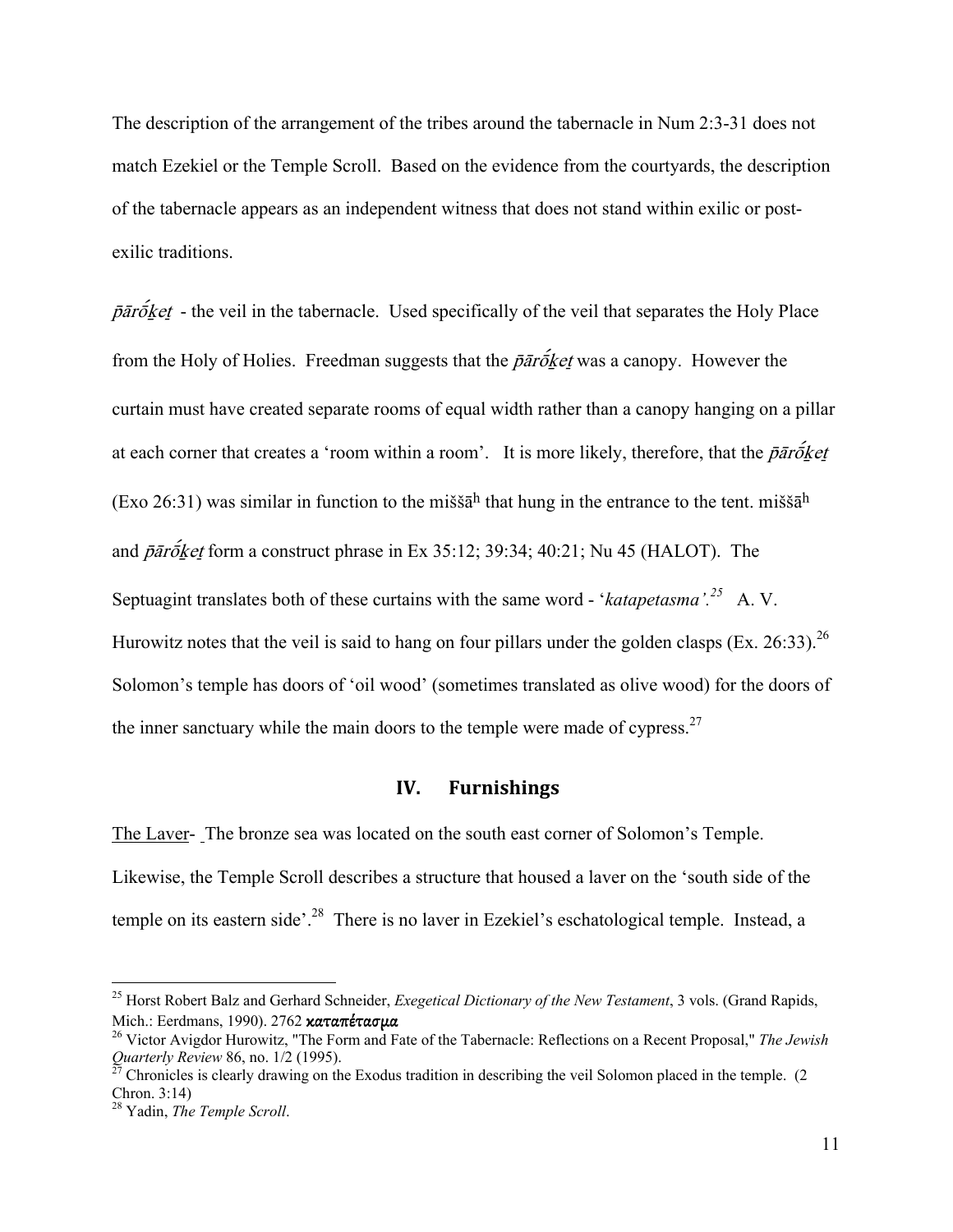trickle of water issues out of the side of the temple, "south of the altar" (Ezek 47:1b) in the place where the laver once stood. All of these differ from the tabernacle description which locates the laver in the middle of the courtyard "between the tent of meeting and the altar (Exo 30:18)."

The Altar – No detailed description of the altar is found in the description of Solomon's temple.<sup>29</sup> This is remarkable considering the importance the altar plays in the temple service. That such an altar existed is confirmed by a passing allusion to a bronze altar "that was before the LORD (2Ki 16:14 ESV)". This was the altar king Ahaz removed so that he could install a bigger one patterned after an altar that he saw in Damascus.

The Altar of Incense - According to Exodus, the altar of incense was placed in front of the curtain. Kings associates the altar with the *debir* although it is not clear whether it intends for us to understand the altar of incense as being located inside the *debir* or simply associated with it (1 Ki. 6:22). Kings states that the altar was made of cedar instead of acacia (1 Kings 6:20) and was covered in gold but provides no further details. The proportions of the altar of incense given in Exodus match those of altars from Megiddo and Arad that date to the Iron Age.<sup>30</sup>

# **V. Decoration**

Floral Motifs - The descriptions of Solomon's Temple in Kings and Chronicles give detailed descriptions of two pillars, yākîn and  $b\acute{\sigma}$ <sup>c</sup>az, that stood in the entrance to the temple.<sup>31 32</sup> The

1

<sup>&</sup>lt;sup>29</sup> Chronicles mentions that the altar built by Bezalel was at Gibeon (2 Chron. 1:6) and that Solomon built another altar that was 20 x 20 x 10 cubits (2 Chron. 4:1). cf Ex. 27:1 – Brazen Altar 5 x 5 x 3 cubits.<br><sup>30</sup> Raanan Eichler, "The Meaning of Zer," *Unpublished* (2012).

<sup>&</sup>lt;sup>31</sup> Herodotus mentions two pillars that stood before the temple of Heracles – a god whom Herodotus believed to be an Olympian deity rather than the hero of later Greek tradition. The Greeks were probably referring to the Phoenician god Melkarth – "lord of the city". Herodotus believed the temple to be as old as the city itself – 2300 years old at the time Herodotus wrote. It is noteworthy that Herodotus singles out the two great pillars as the distinguishing characteristics of the temple. He says that one was gold and the other emerald. Solomon's temple would have been non-descript except for the doors and the pillars that stood in the porch of the building. According to the Biblical account, the pillars were the work of 'Hiram of Tyre'. Chronicles states that the pillars stood 35 cubits high with capitals of 5 cubits. It is not clear if the pillars therefore stood 40 cubits high or if the capital should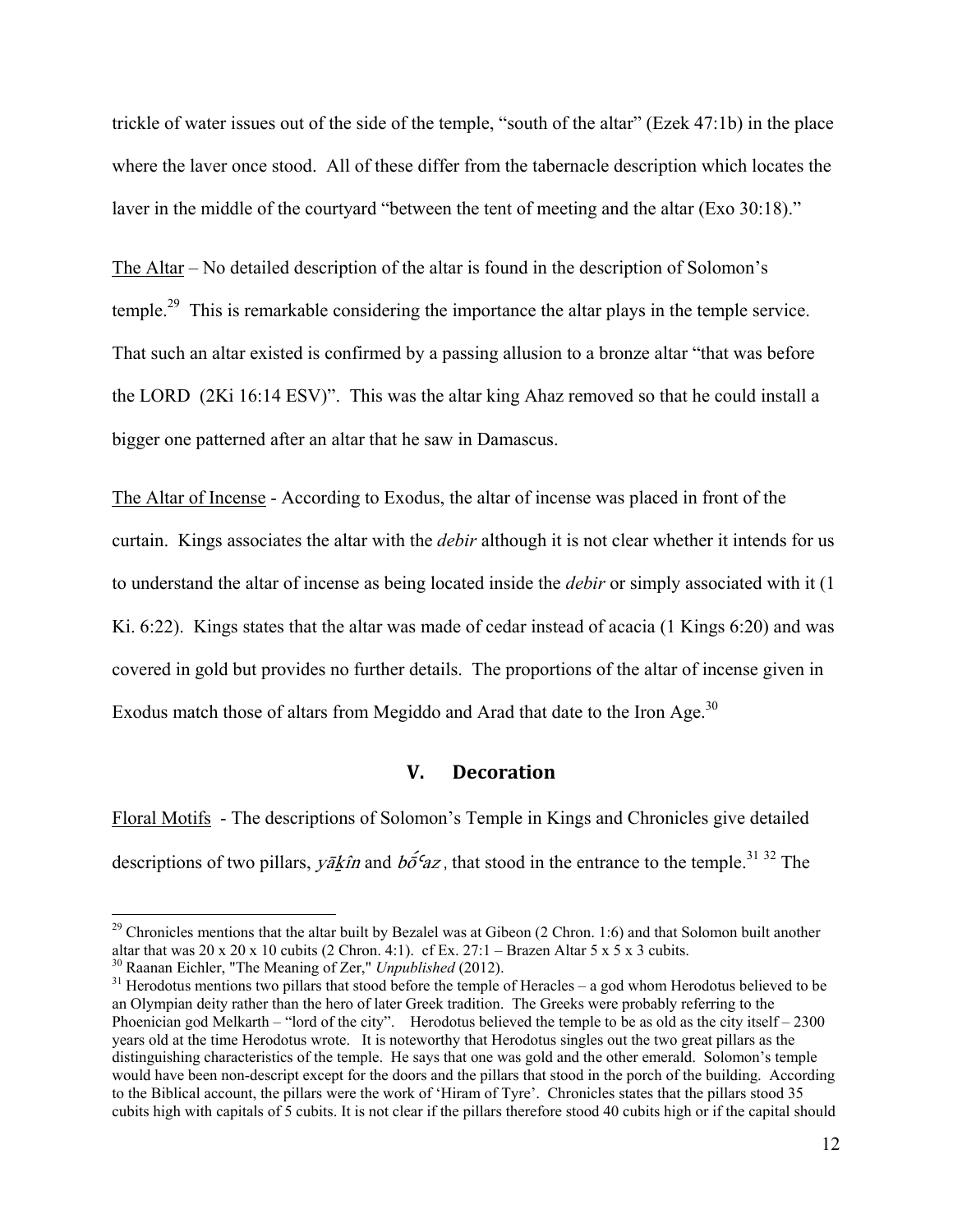level of detail in the description of the pillars is similar to the level of detail in the description of the menorah. Both designs were based on floral motifs. The singular floral motif of the menorah is the almond tree whereas the dominant floral motifs of the pillars in Solomon's temple are the pomegranate (*rimmon*) and lily-work ( $ma<sup>c</sup> \tilde{a} \tilde{s} \tilde{e}^h \tilde{s} \tilde{o} \tilde{s} \tilde{a} n$ ). The doors of Solomon's temple were also decorated with palms ( $t\bar{t}m\bar{o}r\hat{o}t$ ) and open flowers ( $\bar{p}\neq t\hat{u}r\hat{e}$  sissim).<sup>33</sup> Gourds ( $\bar{p}$  $\bar{q}$  $\bar{q}$  $\bar{q}$  $\bar{q}$ ) are also mentioned carved into the cedar work inside the house together with open flowers (1Ki 6:18). Lilies decorated the rim of the bronze sea in Solomon's temple. The singular floral motif in Ezekiel's temple is the palm.<sup>34</sup>

The decoration of the tabernacle differs markedly from Ezekiel's temple and Solomon's temple. It alone draw's inspiration from the almond blossom and makes no use of the lily or the palm. The tabernacle description does not look like it is drawing inspiration from the temple. This is significant in as much as the choice of decorations is easily transferable from tent to temple even if other architectural features, such as the pillars, are not.

*zer –* This is an architectural term used exclusively in the tabernacle description for a molding or crown that encompassed the Altar of Incense, Table of Showbread and the Ark of the Covenant. The derivation of this term is unknown. It may refer to the cavetto cornice (cove profile) that was a common decorative feature of Egyptian tables and chests.<sup>35</sup> This suggestion is supported

be included in the height of the pillar (35 cubits). Kings, on the other hand, gives a height of 18 cubits for the height of the pillars. (1 Kings 7:15) (Herodotus and George Rawlinson, *The Histories*, Everyman's Library (New York: A.A. Knopf, 1997). 143)

<sup>&</sup>lt;sup>32</sup> Pillars and an ornately carved door were also a noteworthy feature of an ancient Phoenician temple in Gadir (Gades, on the western coast of Spain). The temple was also noted for its lack of an image. (William Edwin Mierse, "The Architecture of the Lost Temple of Hercules Gaditanus and Its Levantine Associations," *American Journal of Archaeology* 108, no. 4 (2004).545)<br><sup>33</sup> It has been noted that some of these motifs are also found carved on the temple walls at Ein Dara.

<sup>&</sup>lt;sup>35</sup> Eichler, "The Meaning of Zer."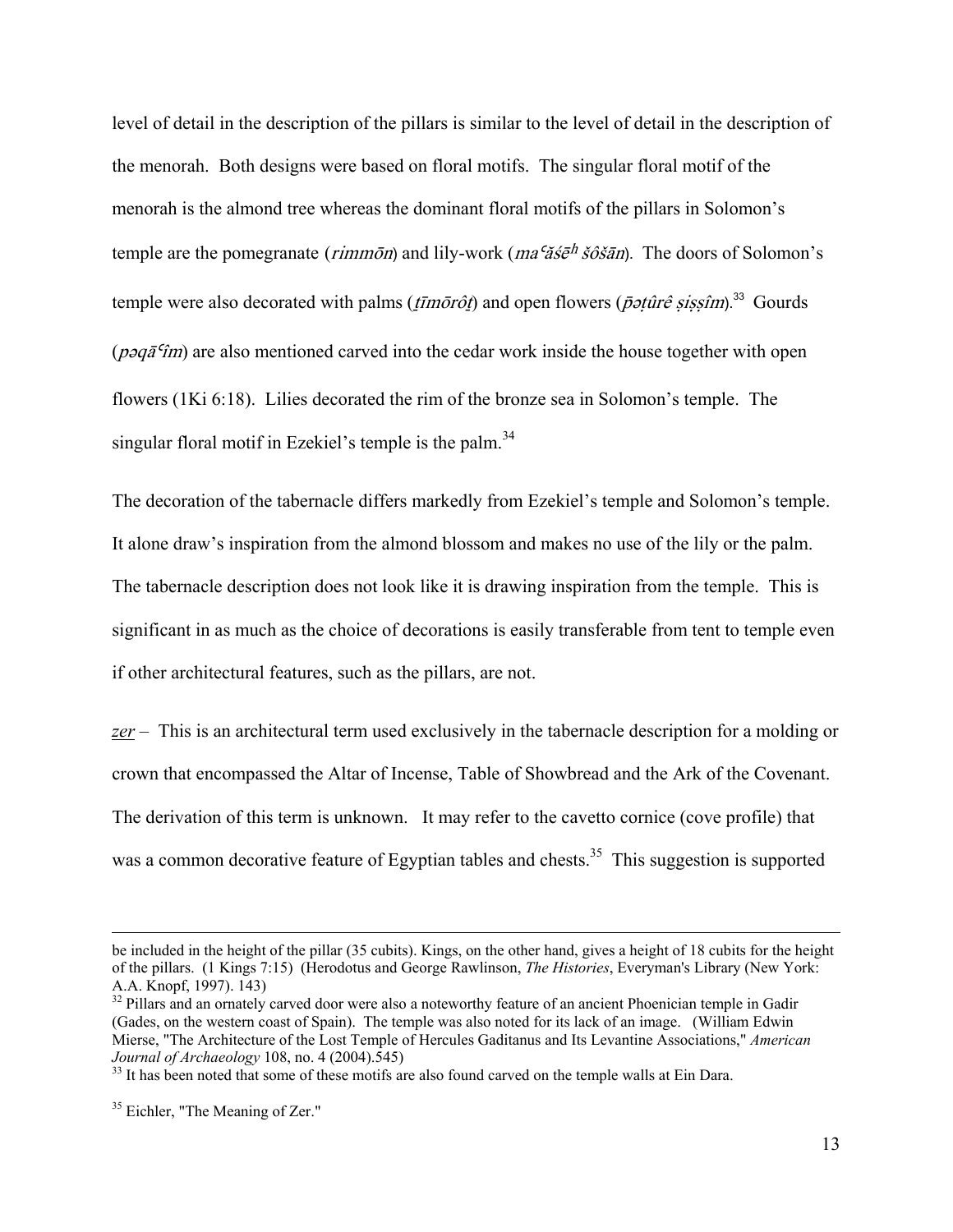by the discovery of incense altars at Megiddo and Arad that have a similar molding.<sup>36</sup> Kings uses another architectural term,  $l\bar{\sigma}y\partial t$  (1Ki 7:36), to describe a decorative feature that encompassed the bronze bases that held the bronze water basins in Solomon's temple.

 $k$ *arūbîm* - the tabernacle does not use cherubim as a decorative motif except for those parts of the tabernacle that adjoin the Holy of Holies (Ex 26:31). In Solomon's temple, cherubim are found 'throughout the house' (1 Ki. 6:29, 34) and even on the bronze stands in the courtyard. The cherubim of gold that rested on the cover of the ark of the covenant face each other (Ex 25:20) whereas the cherubim in the *debir* of Solomon's temple probably faced the veil, with the tip of one wing touching the wall of the *debir* and the tip of the other wing meeting that of the other cherub (1 Ki. 6:27).

Gold - The description of the tabernacle, of Solomon's temple and the temple of the Temple Scroll make lavish use of gold. Ezekiel's temple, on the other hand, makes no mention of gold. Ezekiel's temple is decorated with cherubim and palms throughout. It seems therefore, that the incorporation of palms and cherubim throughout Ezekiel's visionary temple and courtyard gates indicates that the level of holiness once limited to the sanctuary now includes the entire sanctuary and its courts. This is also probably why there is no Ark of the Covenant in the *debir* of Ezekiel's temple and why there is no mention of gold. Ezekiel has done away with, or expanded, the gradations of holiness that characterized Solomon's temple and, to an even greater degree, the tabernacle. God's glorious presence is no longer confined to the *debir*.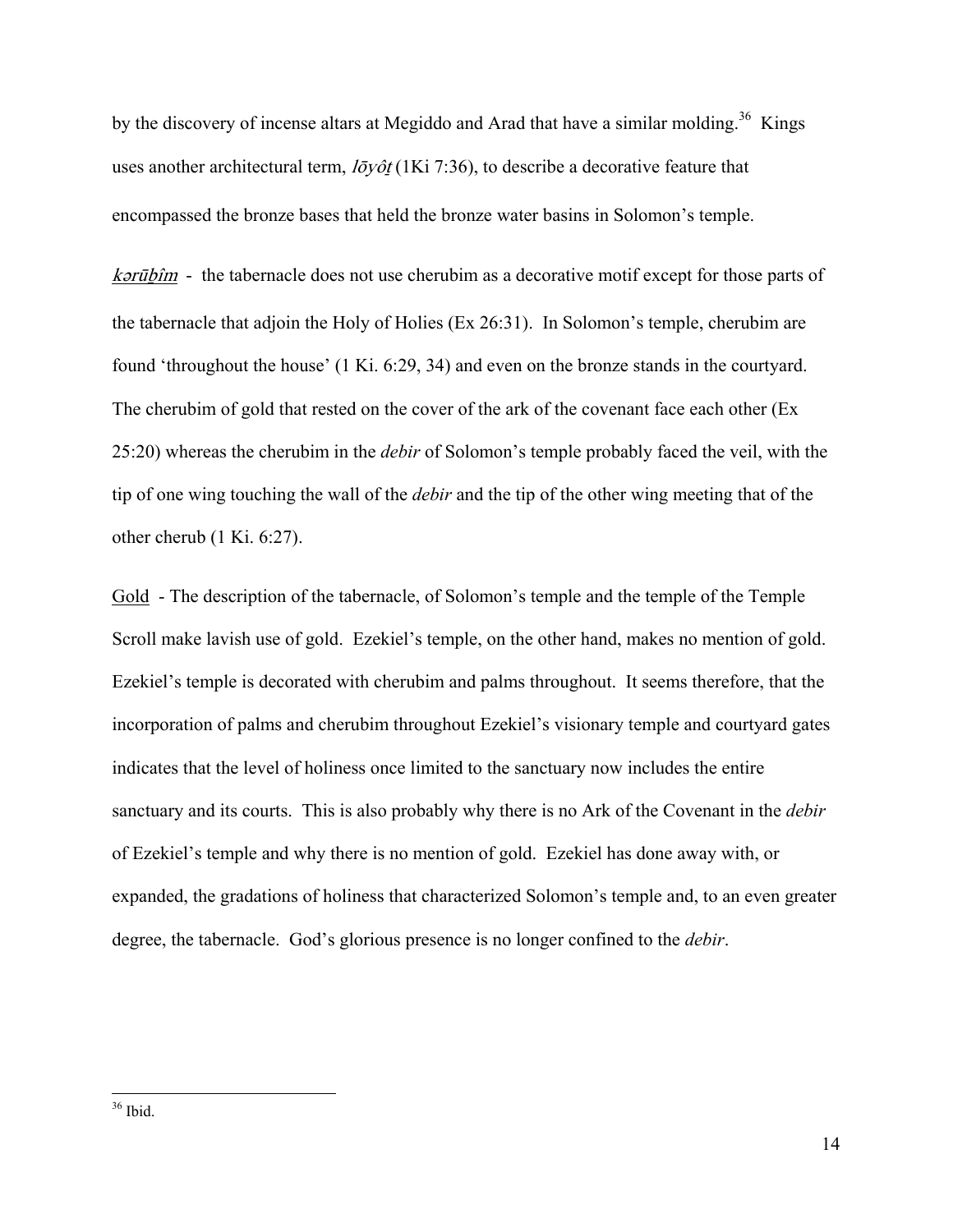### **D. Conclusion**

Avi Hurvitz demonstrated that the language attributed to P gives no indication of being an exilic or post – exilic work.<sup>37</sup> The use of Egytian loan words in the tabernacle description and the use of a technical term for 'boards' (*qerashim*) further supports Hurvitz's conclusions. References to the sanctuary at Shiloh, and later at Gibeon, are important narrative details that offer supporting evidence for the existence of an important tent sanctuary before the temple in Jerusalem was built. The shrine was important enough that Solomon dedicated his temple on its altar. Perhaps most importantly, the description of the tabernacle does not look like it borrows from the description of the temple. This is especially true when one begins to compare the finer points of the description.

When considered alone, the description of Solomon's temple has gaping holes in it. For example, it goes into great detail in describing the pillars that stood in the *ulam* of the temple*,* the cherubim that stood in the *debir,* the bronze sea and stands but it gives no description of the altar, the ark of the covenant, the tables, the incense altar, or the menorahs. The detailed parts of the descriptions are limited to those items that are not already described in the tabernacle pericope. It seems that the temple description relies on the *elaborate description* of the tabernacle found in the last chapters of Exodus.

Moreover, there is no indication in the account of the building of the temple that it was made according to a divinely revealed pattern. The reason for this may be that the account in Kings assumes that the pattern was already given in the Sinai theophany. The temple simply follows an already established tradition. This is indicated by the fact that the layout of the temple is built on a two room design. The *ulam* and the side chambers of the temple are clearly considered to be

<sup>&</sup>lt;sup>37</sup> It has been argued elsewhere that Ezekiel relies on P.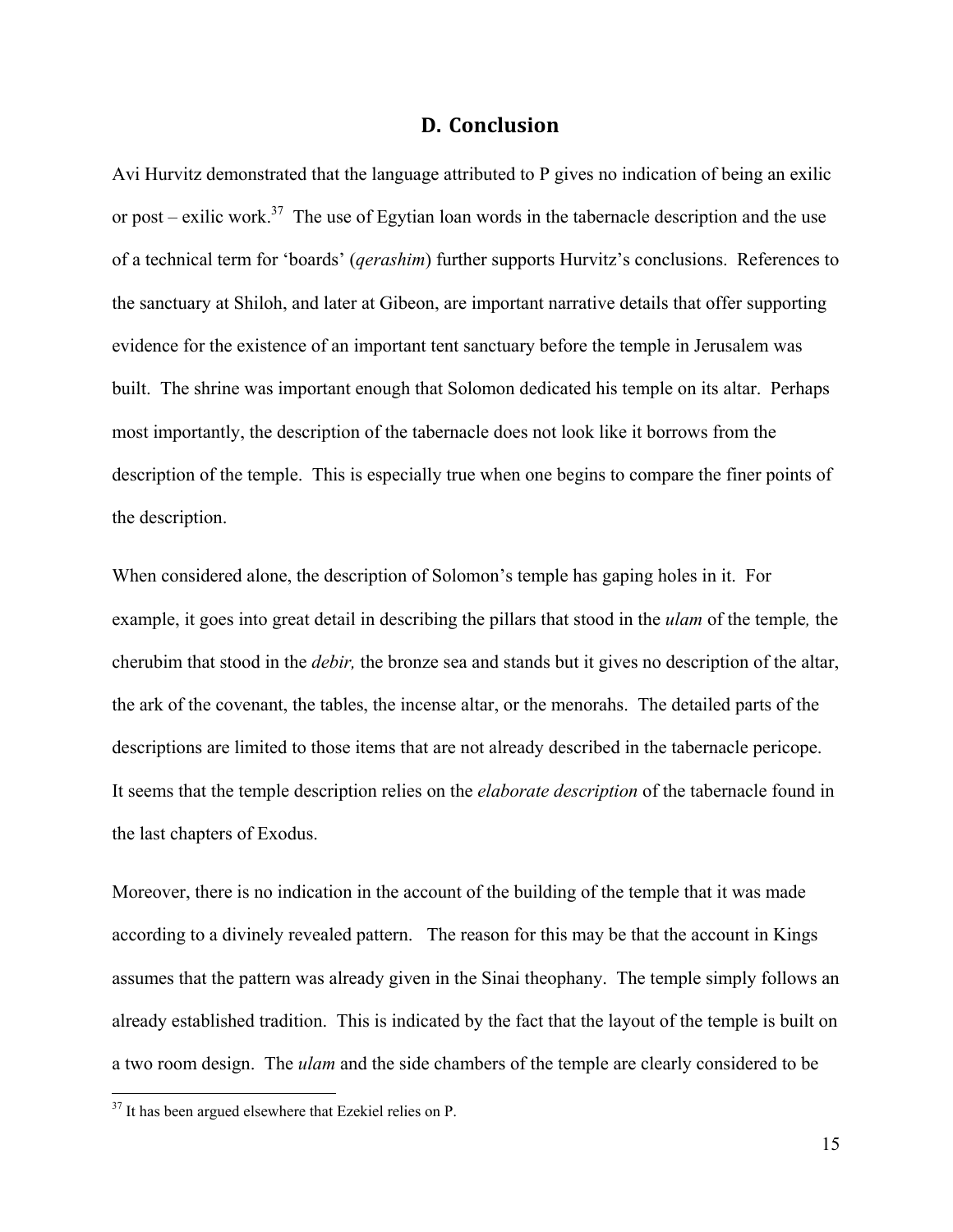additions to a 'house' that consists of a *debir* and a *hekal* (which literally means 'house'). The cubic proportions of the inner sanctuary of the tabernacle were clearly important enough that they were imitated in the *debir* of the temple – despite the fact that it required the incorporation of a ceiling or podium.

While the description of the tabernacle and that of the temple agree in broad outline, there are numerous differences in the details of the descriptions that indicate that the tabernacle is an independent account. Evidence for this assertion may be found in the choice of decorative motifs, the placement of the brazen altar, the proportions of the court, the number, names and order of the gates. The tabernacle lacks features central to the descriptions of Solomon's temple, Ezekiel's temple and the Temple Scroll and vice versa. It may therefore be concluded that the tabernacle description in Exodus not only preserves the memory of a tent that existed in hoary antiquity – but that the account as a whole, in all of its elaborate detail, predates the description of Solomon's temple.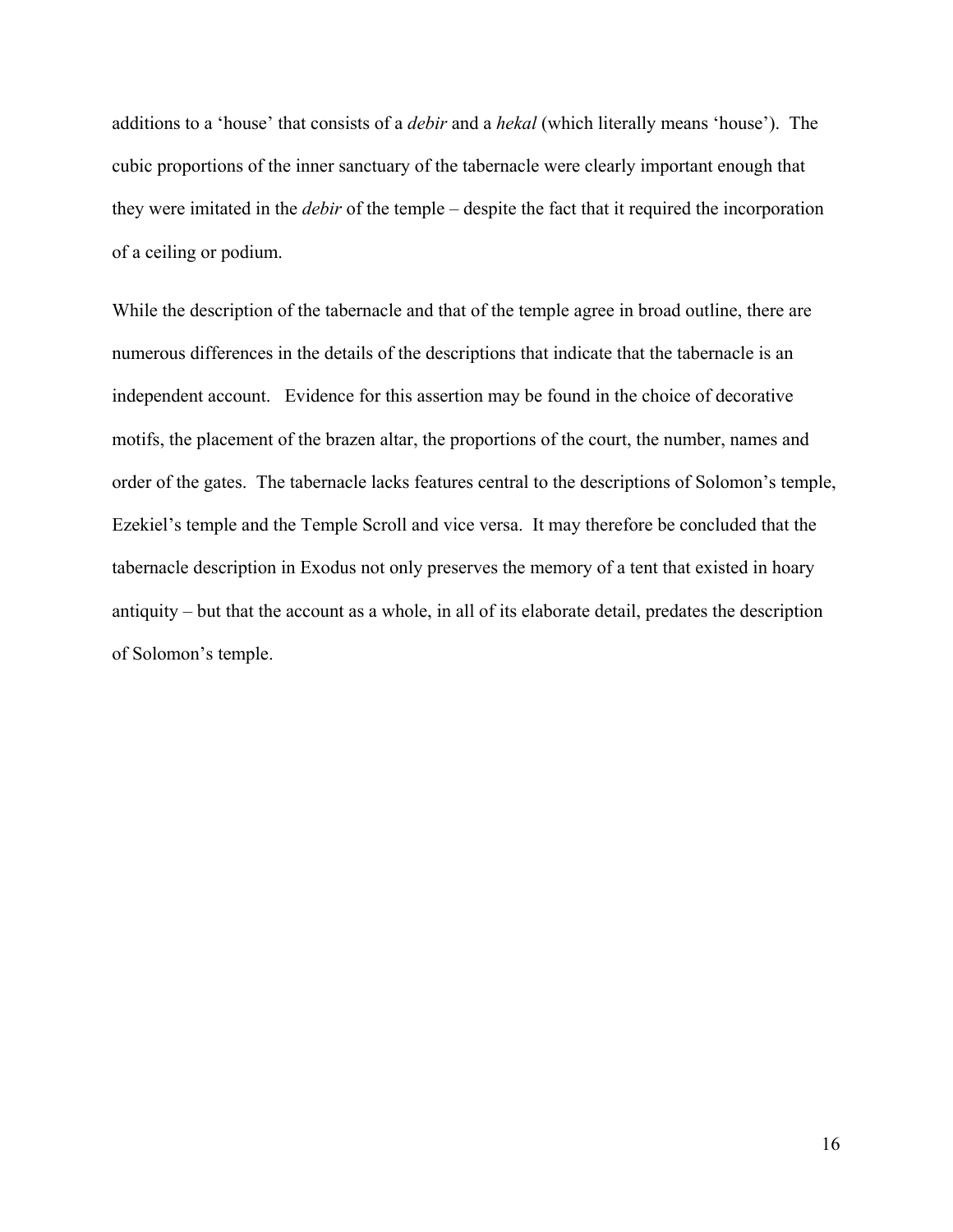# **E. Appendices**

#### **1. Literary Analysis of Tabernacle Description**

 $\overline{a}$ 

Moses is commanded by God to build a tabernacle on his  $7<sup>th</sup>$  time up Sinai (according to a straightforward reading of the account). It is noteworthy that while on other occasions Aaron was present with Moses on the mountain, on this occasion only Moses and Joshua were on the mountain. According to the Exodus account, Moses received instructions for the construction of the tabernacle over a period of 40 days and 40 nights. This was the longest period of time Moses was on the mountain and it was during this time that the people began to believe that Moses was not coming back and built the golden calf. Moses broke the tablets, written by the hand of God, and spent another 40 days and 40 nights on the mountain – this time Moses did the writing.

The command by YHWH to build the tabernacle is followed by a description of the fulfillment of the command. In the fulfillment section, lengthy portions of the tabernacle description are repeated verbatim. This repetition seems redundant to the reader. Its preservation is striking testimony to the conservative tendency of the scribes. According to Wellhausen, the earliest form of the text consisted of a command to Moses to build a sanctuary, followed by a short statement that they did all that they were commanded, and finally a description of the dedicatory ceremony.38 Wellhausen suggested that the altar of incense was a late addition to the text and for this reason it was not described together with the other furniture items of the sanctuary in the command section of the text. Only in the fulfillment section does the altar of incense appear in the expected place, together with the other tabernacle furnishings. Wellhausen concluded that the entire fulfillment section was a late addition.

<sup>&</sup>lt;sup>38</sup> V. A. Hurowitz notes that this reconstruction finds no precedent in the descriptions of other temples in the ANE (Hurowitz, "The Priestly Account of Building the Tabernacle." 1)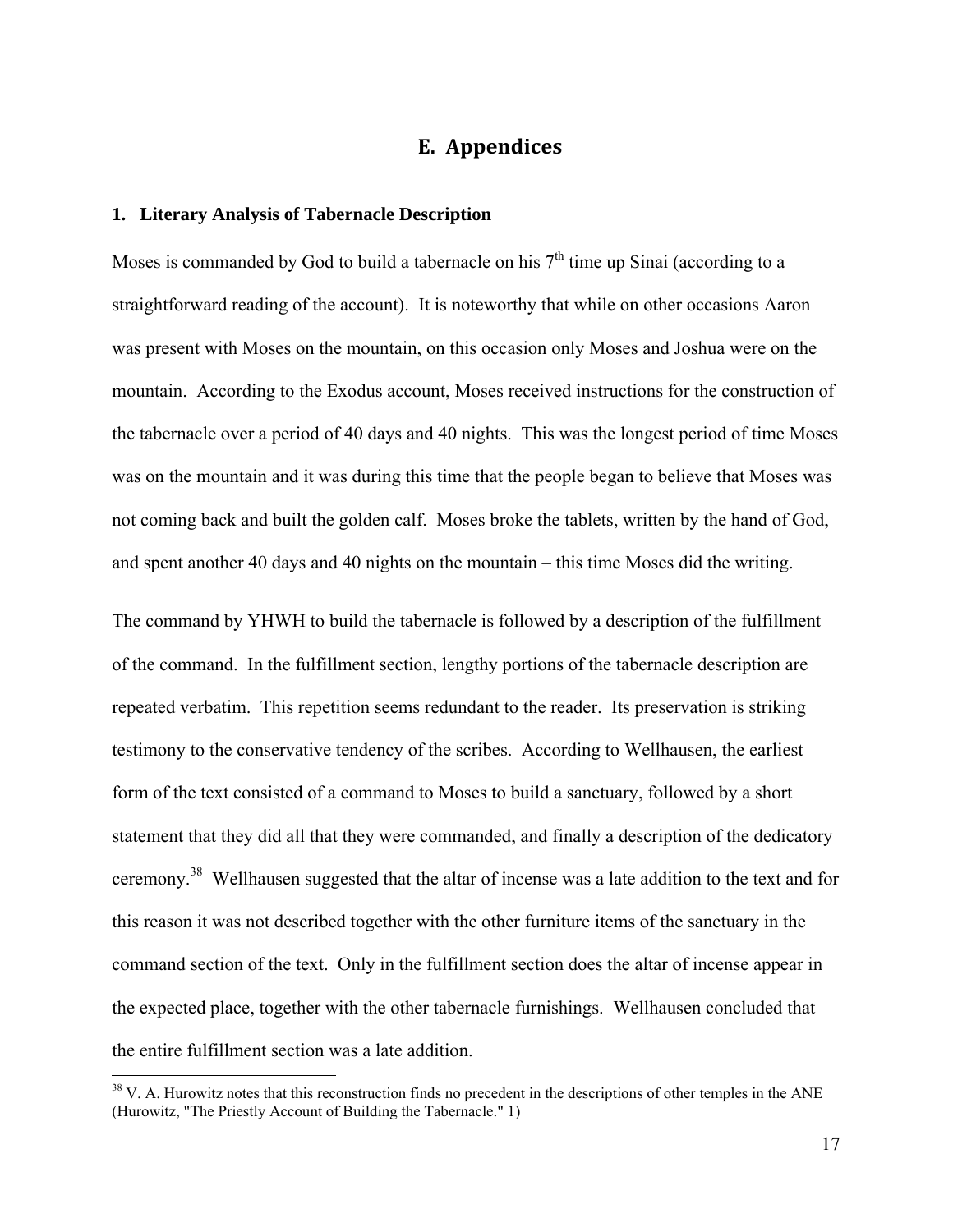C. Nihan agrees with Wellhausen that the altar of incense is a late addition. He further argues that all of chapters 30 and 31 are a late addition, noting that the concluding instructions for the Sabbath in 31:12-17 are "reminiscent of the language of H and probably represents a late insertion by a redactor for the school which composed this code."<sup>39</sup> It should be noted, however, that the altar of incense is not the only item that seems to be out of place in the text. For example, instructions for the construction of the bronze basin do not appear alongside the brazen altar or the courtyard. Similarly, the instructions for the construction of the furniture in the command section are given before the instructions for building the tent, whereas in the fulfillment section, the description of the tent is given before that of the furniture. It is not clear what can be learned from the organization of the text, except that it does not follow a set pattern. If the text were heavily edited at a late date then one would expect it to look more polished than it is.

Interpreters have also noted the alternating use of *miškan* (dwelling) and  $\frac{2\delta}{h}$  (tent) in Exodus 26:1-14. It has been suggested that the use of these two terms reflect separate strata within P. However, as Nihan notes, Exodus 26:1-14 must certainly be understood as a unified text.<sup>40</sup> Any attempt to associate certain materials with varying stages in the evolution of the tent cannot account for the overarching scheme of the tabernacle description in which the value of the materials and the level of craftsmanship increase according to their proximity to the Holy of Holies. Moreover, the interchange of *miškan* and  $\delta$ *fiel* is not unique to Exodus 26. Haran notes

<sup>39</sup> Christophe Nihan, *From Priestly Torah to Pentateuch : A Study in the Composition of the Book of Leviticus*, Forschungen Zum Alten Testament 2 Reihe, (Tübingen: Mohr Siebeck, 2007).

 $40$  Ibid. in loc.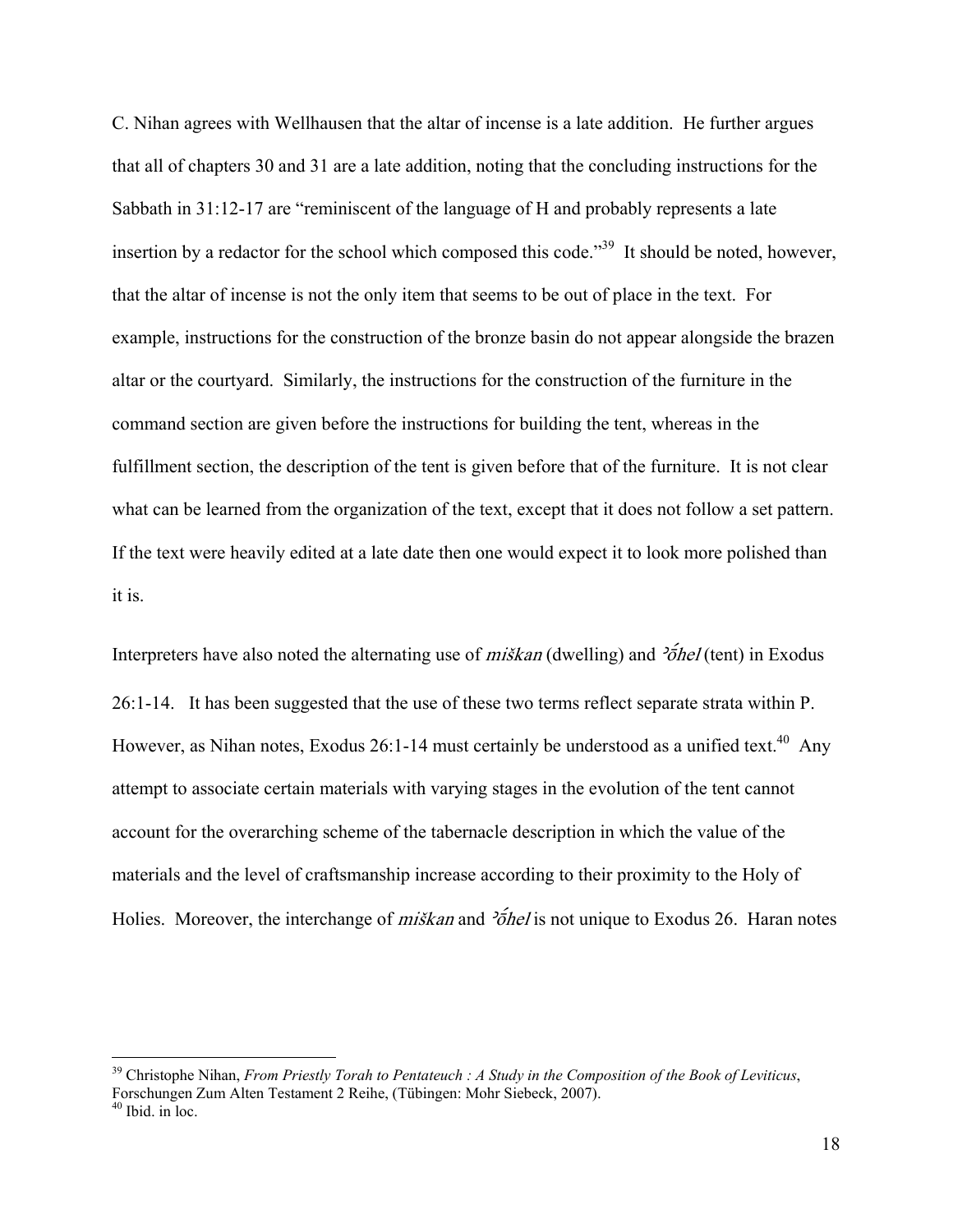that these two terms are commonly found in parallel in other places in the Bible as well as in Ugaritic literature (Jer. 30:18; Ps 78:60; Job 21:28).<sup>41</sup>

#### **2. The Historical Tradition from Tent to Temple**

<u>.</u>

The history of the tent is complex and must be gathered from numerous texts. Two tents are mentioned in the Desert narrative. One was located outside of the camp and was the place Moses went to meet with the LORD. The other is the tabernacle revealed to Moses on Sinai that was to be carried by designated Levites and erected at the center of camp.<sup>42</sup> Its description is found in the last chapters of Exodus and is commonly attributed to P. The tent of Moses is never mentioned again after the tabernacle is completed.

One year transpired from the Exodus to erection of the Tabernacle (Ex 40:2). Israel left Sinai 19 days after the census (Nu, 10:11). They encamped at Qadesh and from there sent spies into Canaan. (Num 13:26) Homan notes that the tabernacle remained at Qadesh-Barnea for 38 years.43 Israel moved from Qadesh-Barnea to the plains of Moab (Numbers 20-36) and then across the Jordan to Gilgal. Kaufmann notes that in Joshua, the people are never said to have decamped at Gilgal. He writes, "The first phase of the conquest did not involve the occupation of land but rather the defeat and destruction of their enemies. After each campaign, the people

<sup>&</sup>lt;sup>41</sup> Haran, *Temples and Temple-Service in Ancient Israel : An Inquiry into the Character of Cult Phenomena and the Historical Setting of the Priestly School. 196* 

<sup>&</sup>lt;sup>42</sup> The reference to this tent outside of the tabernacle periocope is similar to that of an ark built by Moses on the mountain to house contain the tablets of the covenant (Deut. 10:2-5).

<sup>43</sup> Michael M. Homan, *To Your Tents, O Israel! : The Terminology, Function, Form, and Symbolism of Tents in the Hebrew Bible and the Ancient near East*, Culture and History of the Ancient near East (Leiden ; Boston: Brill, 2002).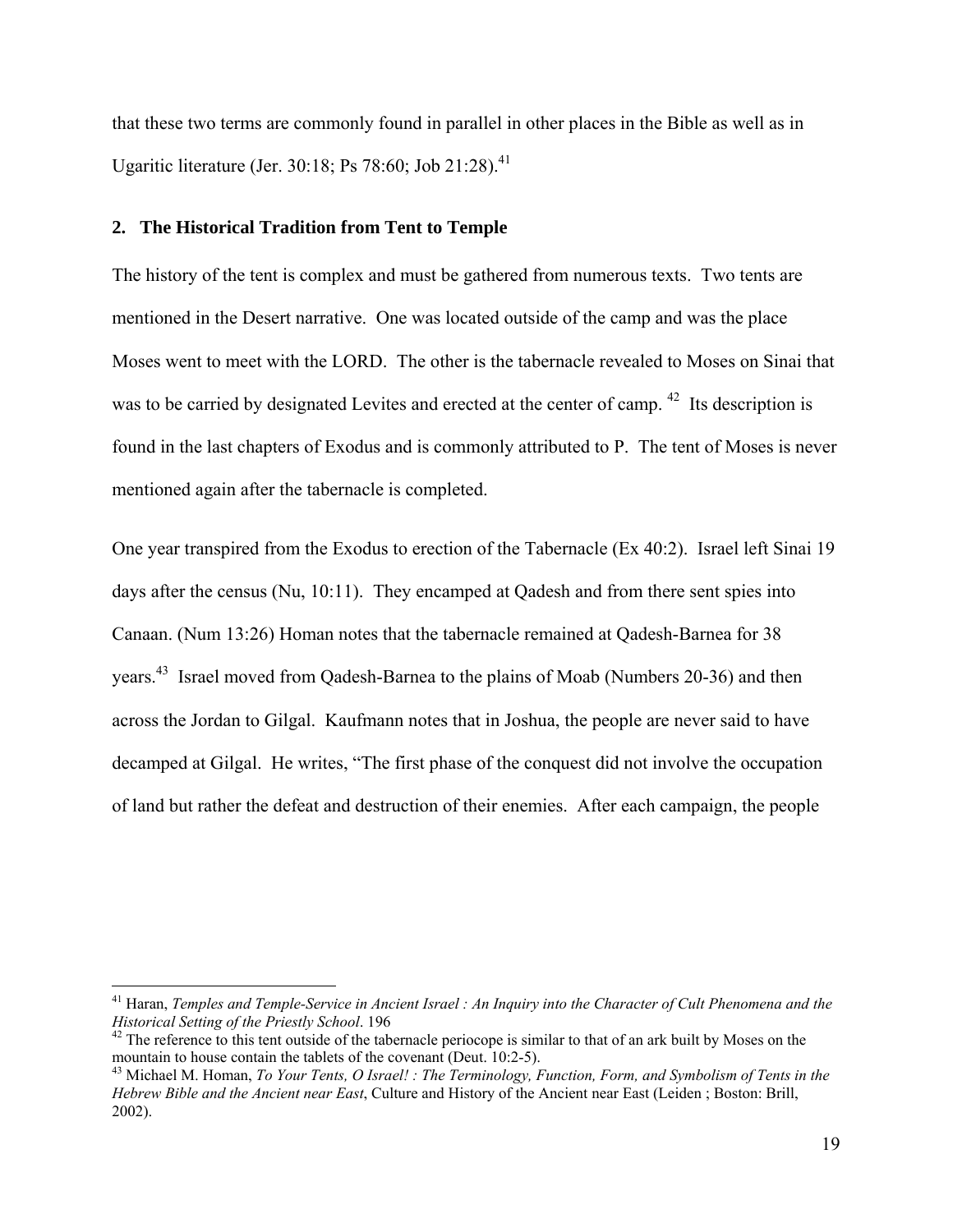returned to Gilgal. Only after the tribes disperse, each to their inheritance, do we find mention of the setting up of the tabernacle at Shilo."<sup>44</sup>

The transition from tent to temple was a complex and difficult affair. The Biblical text seems to reflect a struggle to move the primary locus for worship from a more northern location in Benjamin to the new capital established by David. At one point, there appears to have been some form of accommodation in which David brought the Ark of the Covenant to a tent (ha<sup>3</sup>othel) 'stretched out' on the threshing floor of Onan while the tabernacle (called  $\partial \bar{\partial}$ *hel mô*<sup> $\bar{c}$ </sup>d  $h\bar{a}^2$ ělōhîm in 2 Chron. 1:3 and *miškan yhwh* in 1 Chron. 16:39; 21:29) remained at Gibeon. Zadok and his brothers, who were priests, continued to minister at Gibeon while Asaph, Obed-Edom and their brothers, who were Levites, continued to serve before the Ark that was now housed in the City of David. One may argue that Chronicles has conflated two different traditions but this is unlikely inasmuch as Kings presents a similar picture. It is true that Kings does not specifically mention that the tabernacle was at Gibeon but it agrees with Chronicles that the Ark of the Covenant alone was transferred to Jerusalem. Furthermore, it states that Solomon went to Gibeon to offer sacrifices on a great altar (the altar of the tabernacle?) after he received a vision from the LORD at Gibeon. That Solomon would go to Gibeon to dedicate the new temple in Jerusalem is evidence that the tabernacle resided at Gibeon at this time. It was probably moved there after the sanctuary at Shiloh was destroyed or abandoned.<sup>45</sup>

<sup>44</sup> Yeḥezkel Kaufmann, *The Biblical Account of the Conquest of Canaan*, 2nd ed. (Jerusalem: Magnes Press, Hebrew University, 1985).

<sup>&</sup>lt;sup>45</sup> Gibeon was the largest and best known among the cities of Benjamin. Shalom Brooks states, "Gibeon should be seriously considered as having played an important role in Israelite cultic life in the time of Saul." He notes that it was a Levitcal city and that the Chronicler places the Tent of Meeting there. Saul built an altar to YHWH in Gibeon that may be identified with the 'the great stone' at Gibeon. (2 Sam 20:8) Saul is said to have taken part in an ecstatic ritual and offered a sacrifice without waiting for Samuel. (1 Sam 10:9-11) These actions may hint at Saul's connection to the high place at Gibeon. See: Shalom Brooks, ed. *From Gibeon to Gibeah*, Temple and Worship in Biblical Israel : Proceedings of the Oxford Old Testament Seminar (London ; New York: T & T Clark, 2007).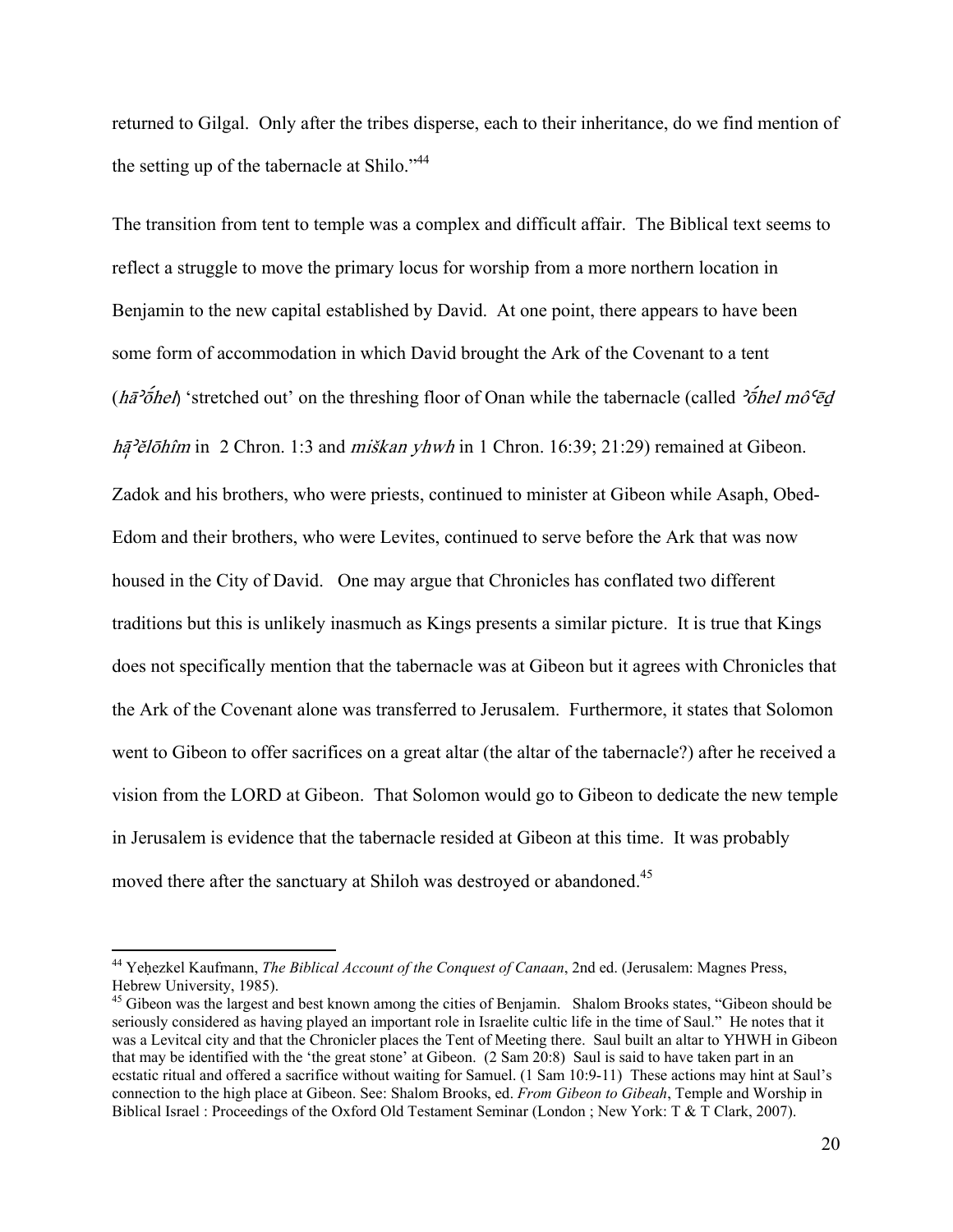The history of the tent is complex and must be gathered from numerous texts. It is too complex to be the invention of a priestly school writing in the exilic or even late monarchic period. A 'central' shrine with a great altar must have existed before the temple. The tradition that it was a tent was very strong (2 Sam. 7:6). It was important enough that Solomon felt it necessary to dedicate the new temple in Jerusalem at this sanctuary and thereby to provide continuity between the old and the new.

#### **3. Vocabulary denoting Tent Shrines**

The rich vocabulary found in the Bible for the tent shrine suggests that a tent shrine existed before a permanent temple structure was established.<sup>46</sup>

1. <sup>2</sup> $\vec{\delta}$ hel mô<sup>c</sup>ēd – tent of meeting - (Ex 30:36; 2 Sam 20:5; cf. also Isa 14:13 - *har mô<sup>c</sup>ēd*) – The verbal form means to make an appointment that may refer to a specified time (2 Sam 20:5) or place (Ex 30:36).<sup>47</sup> The origin for the name as it is applied to the tent in Exodus is found in the conclusion to laws concerning the daily sacrifice in Exodus 29:42b. Here the two 1<sup>st</sup> person verbs  $\frac{\partial^2 u}{\partial x^2}$  ('I will meet' - Exo 29:42) w $\frac{\partial^2 u}{\partial x \partial x}$  will dwell' Exo 29:45) are used in parallel. In Ex. 29:42-46 it is said that God will meet with the people directly. Similarly, in Ex. 25:22 the LORD promises to meet (*wonô*<sup>c</sup> adt i) with the priest above the cherubim in the Holy of Holies and there the LORD will command him "concerning the sons of Israel". The word is also found in cultic contexts outside of Israel. For example, graffito on a temple wall at Tel Deir Alla in Syria report of a vision

<u>.</u>

<sup>46</sup> This list is adapted from a list prepared by M. Homan. (Homan, *To Your Tents, O Israel! : The Terminology, Function, Form, and Symbolism of Tents in the Hebrew Bible and the Ancient near East*.) 47 Offerings made on appointed days are required while others are voluntary.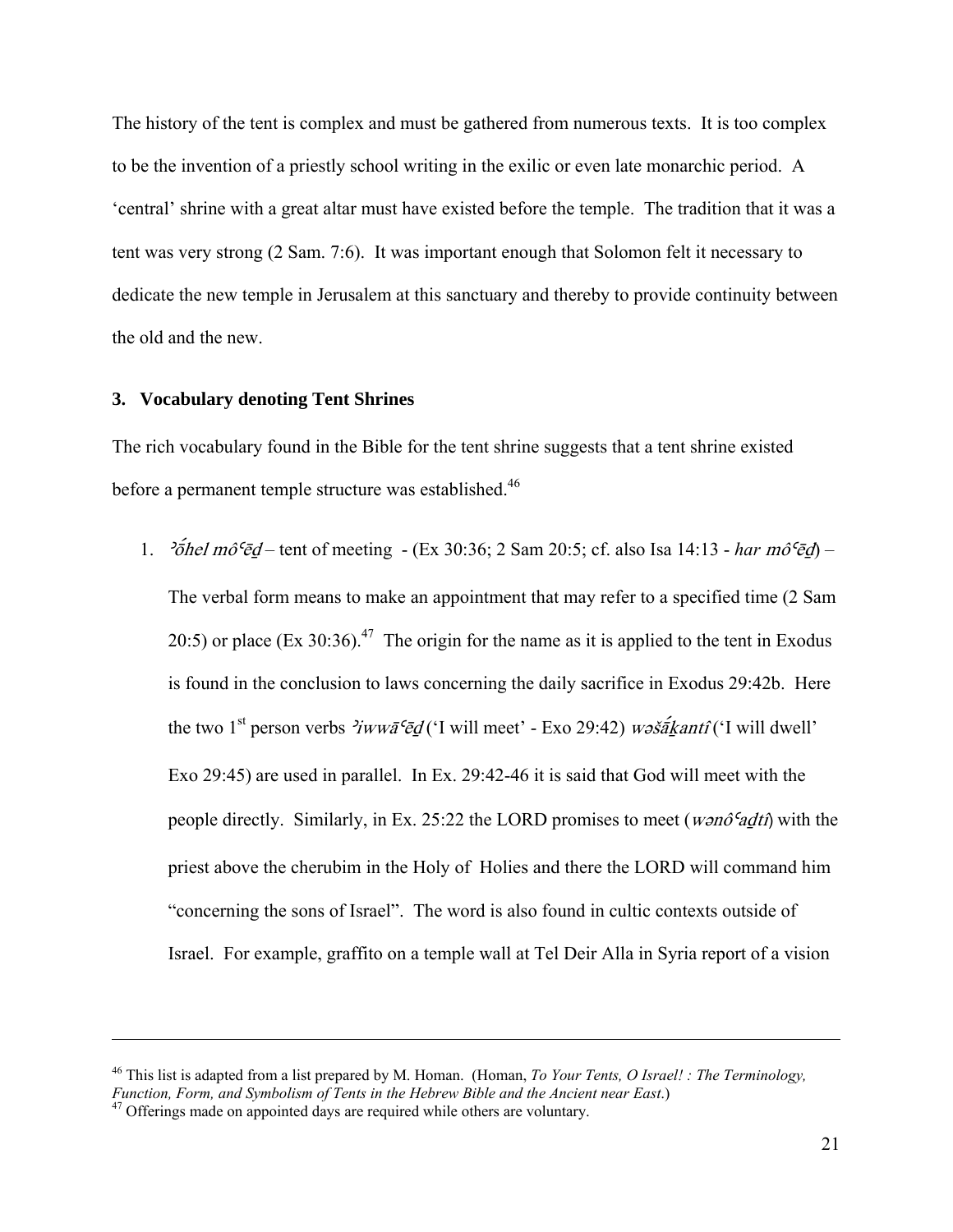by a seer named Balaam, son of Beor, in which the '*shaddai*' (gods or cult servants) "take their places at the appointed time of meeting (*wnsbw mwd)*."48

2. mišKan – tabernacle; derived from the root *skn*, meaning to "dwell, settle down"; Akkd. n. *maskanu* – "tent house canopy and sanctuary"; vb. *sakanu* – to put, set in place, can also be used idiomatically meaning "to pitch camp". The use of the word is not limited to sacred tents. It is also used of the tents of Korah, Dathan, and Abriam (Num 16:24,27), the abode of a wild ass  $(Job 39:6)$ ,<sup>49</sup> secular Israelite abodes (Num 25:4, Isa 54:2, Jer 30:18), graves (Isa 22:16; Ps 49:12, etc).<sup>50</sup> The word is used extensively in passages often considered to be archaic. Thus it is found in the Noachic Oracle (Gen 9:27), Jacob's Blessing (Gen 49:13), the Blessing of Moses (Deut 33:12, 16, 28), and the Song of Deborah (Judg 5:17).<sup>51</sup> Later, the temple was often called a *miškan* thereby reflecting its earlier existence as a tent shrine. Likewise, in Aramaic *miškan* designates a general holy place and not just a tent shrine. *miškan* often appears in construct with other nouns: Tabernacle of the covenant (Exodus 38:21 and Number 1:50, 53; 10:11; Lev 26:11) Tabernacle of Yahweh (Lev 17:4); Tabernacle of the tent of the appointed time (Ex 39:32; 40:2,6,29); Tabernacle of the covenant (Ex. 38:21 and Num. 1:50, 53; 10:11; Lev. 26:11); Tabernacle of your glory (Ps 26:8); That Tabernacle of your name (Ps 74:7); Tabernacle of the house of God (Chr. 6:33).

<sup>&</sup>lt;sup>48</sup> Botterweck and Ringgren, *Theological Dictionary of the Old Testament*.<br><sup>49</sup> It is remarkable that the word is used this way in Job considering the word became the standard word used to describe Israel's most sacred structure.

<sup>50</sup> Homan, *To Your Tents, O Israel! : The Terminology, Function, Form, and Symbolism of Tents in the Hebrew* 

<sup>&</sup>lt;sup>51</sup> F.M. Cross argues that although the Priestly redaction should be dated to the exilic or post exilic period, it adopted the archaic term *shacen* instead of *yoshev* and *gur* to describe Yahweh's dwelling among his people. The use of this term in P reflects the temporal nature of God's dwelling with his people. According to Cross, this usage reflects an exilic or post-exilic date of the Priestly strata. See: (Cross, *The Priestly Tabernacle*.) For a rebuttal of this position, see (Benjamin D. Sommer, ed. *Dating Pentateuchal Texts and the Perils of Pseudo-Historicism*, vol. 78, The Pentateuch: International Perspectives on Current Research (Tubingen: Mohr Siebeck, 2011). 88ff)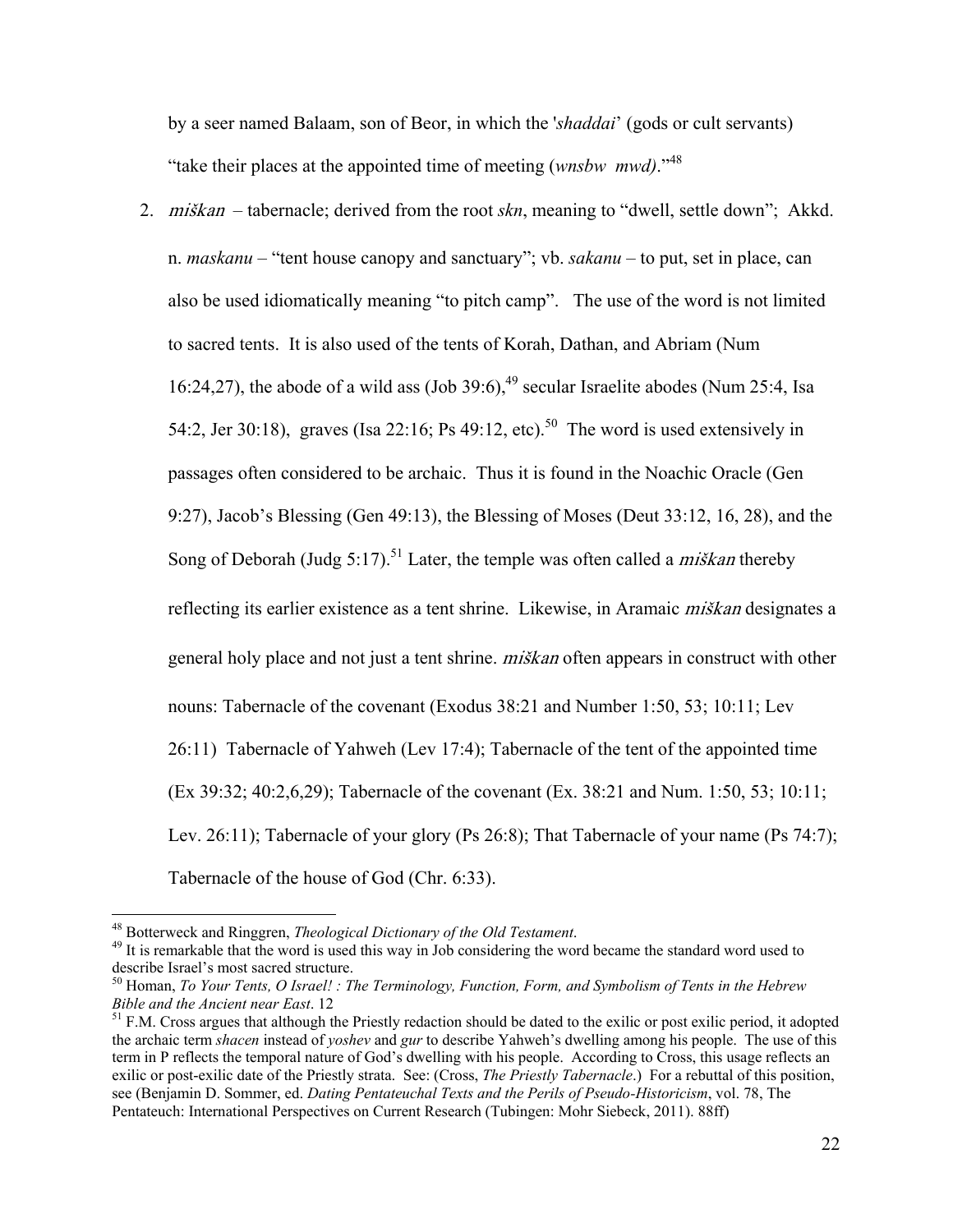- 3. *qubba<sup>h</sup>* (Num 25:8) Phinehas pursues an Israelite man and a Midianite woman into a 'tent' or 'chamber' and executes them. The sin here seems to be compounded in that the tent may have been a sacred shrine or even the 'tent of meeting'.<sup>52</sup> qubba<sup>h</sup> is only found here. It is noteworthy that a similar word is used to describe the most sacred Islamic shrine in Mecca – the *Kaaba*. It also appears in an Arabic dedicatory inscription on a wall mosaic in the Dome of the Rock where the Dome of the Rock is referred to as a '*kubba'* – a word that apparently refers to a sacred shrine. More research is required to determine whether these terms are etymologically linked.
- 4. nāwe<sup>h</sup> can refer to a pasture (1 Chron. 17:17); the holy abode of God (Ex 15:13); or to a tent used to house the ark (2 Sam 15:25). The Akkadian form, *nawu*, refers to the lands inhabited by nomads, most often the Amorites. $53$
- 5.  $hupp\bar{a}^h$  a bridal chamber (Joel 2:16, Ps 19:5-6); used in Isa. 4:5-6 to describe the canopy that will cover Zion like the cloud that over shadowed Israel in their desert wandering.
- 6. s $\acute{\epsilon}$  *seter* hiding place; used in construct with tent (*bəseter 'oholô* Ps 27:5 cf. also Isa 4:6)
- 7. *yiriah* a curtain or tent; the coverings of the tabernacle. ( Ps 104:2)
- 8. *succa* Ark dwells in a *succa*. Jacob builds *succot* for his cattle.
- 9.  $m\delta\hat{\theta}$  habitation or dwelling place. It is used of the dwelling place of God in heaven (2 Chr 30:27) and of his dwelling place  $m\sigma^2 \hat{\sigma} n$  bêteka on earth (Psa 26:8, 2 Chr 36:15).

<sup>52</sup> Homan, *To Your Tents, O Israel! : The Terminology, Function, Form, and Symbolism of Tents in the Hebrew Bible and the Ancient near East*. 53 Ibid. in loc.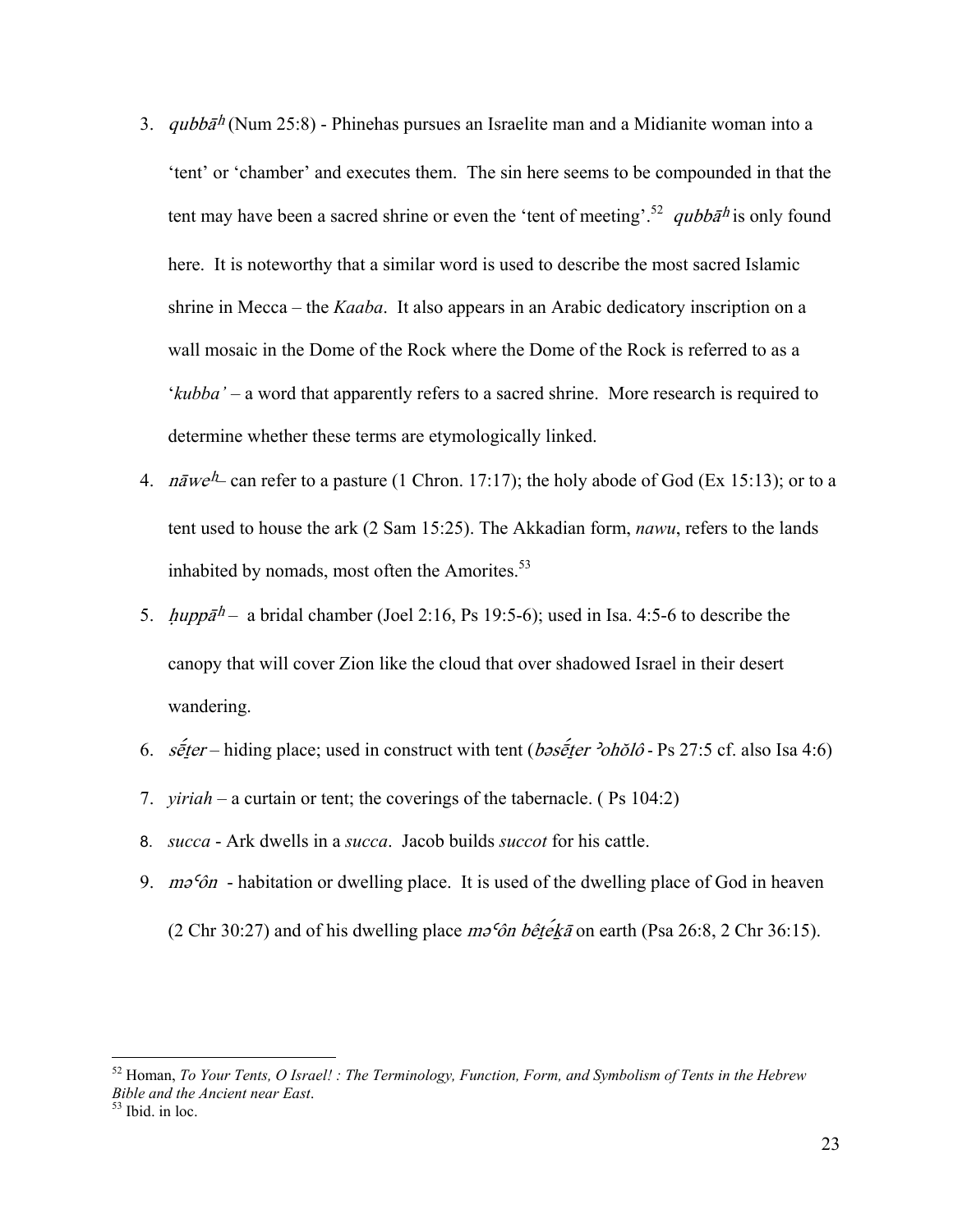Tents were such an ingrained part of Israelite culture that the call to revolt in the early monarchic period was, "To your tents, oh Israel" (2 Sam 20:1; 1 Kgs 12:16). Following Malamat, Homan argues that the cry to return to one's tent was "an archaic vestige of former days of tent dwelling, legally signifying the end of the assembly."<sup>54</sup> Thus  $\tilde{\phi}$ hel (tent) and '*bit*' (house) were interchangeable terms in some contexts. Further evidence for the continued importance of the tent in Israelite culture are the multiple places where the *hêkāl* (temple) continued to be called a miškan (tent house canopy and sanctuary).<sup>55 56</sup>

### **4. Egyptian Loanwords**

The language of the tabernacle description utilizes a number of Egyptian loanwords. The following list is based on the work of T. Lambdin, "Egyptian Loanwords in the Old Testament".<sup>57</sup>

- 1. *´abnēt* part of the priestly garments; may be derived from Eg. *bnd.*
- 2. ahl $\tilde{a}m\tilde{a}h$  "amethyst" (Ex. 28:19); precious stone used in Egypt for scarabs and amulets.
- 3. *lesem* "amber" or "jacinth" (Ex 28:19: 39:12); Eg. *nsmt* "a white-blue felspar".
- 4. *ketem* "precious gold" attested in Egypt as *ktm.t*; Albright argues it is ultimately of Sumerian origins; cf. Akk. *kutummu –* "goldsmith".
- 5.  $n\bar{o}$ *p*ek "turquoise" or "malachite" (Ex 28:18)
- 6. *neter* "crown"; attested in the Pyramid texts.

<sup>54</sup> Ibid. 189

<sup>&</sup>lt;sup>55</sup> Akkadian *maškanu* ; the verbal form of *skn*, šakanu, can mean "to pitch camp".

<sup>&</sup>lt;sup>56</sup> Freedman cites this as evidence that a much reduced in size tabernacle may have been placed inside the debir of the temple. It seems more likely that the term *mskn* simply reflects an earlier, portable form of the sanctuary and not a tent within a temple.

<sup>57</sup> Thomas O. Lambdin, "Egyptian Loan Words in the Old Testament," *Journal of the American Oriental Society* 73, no. 3 (1953).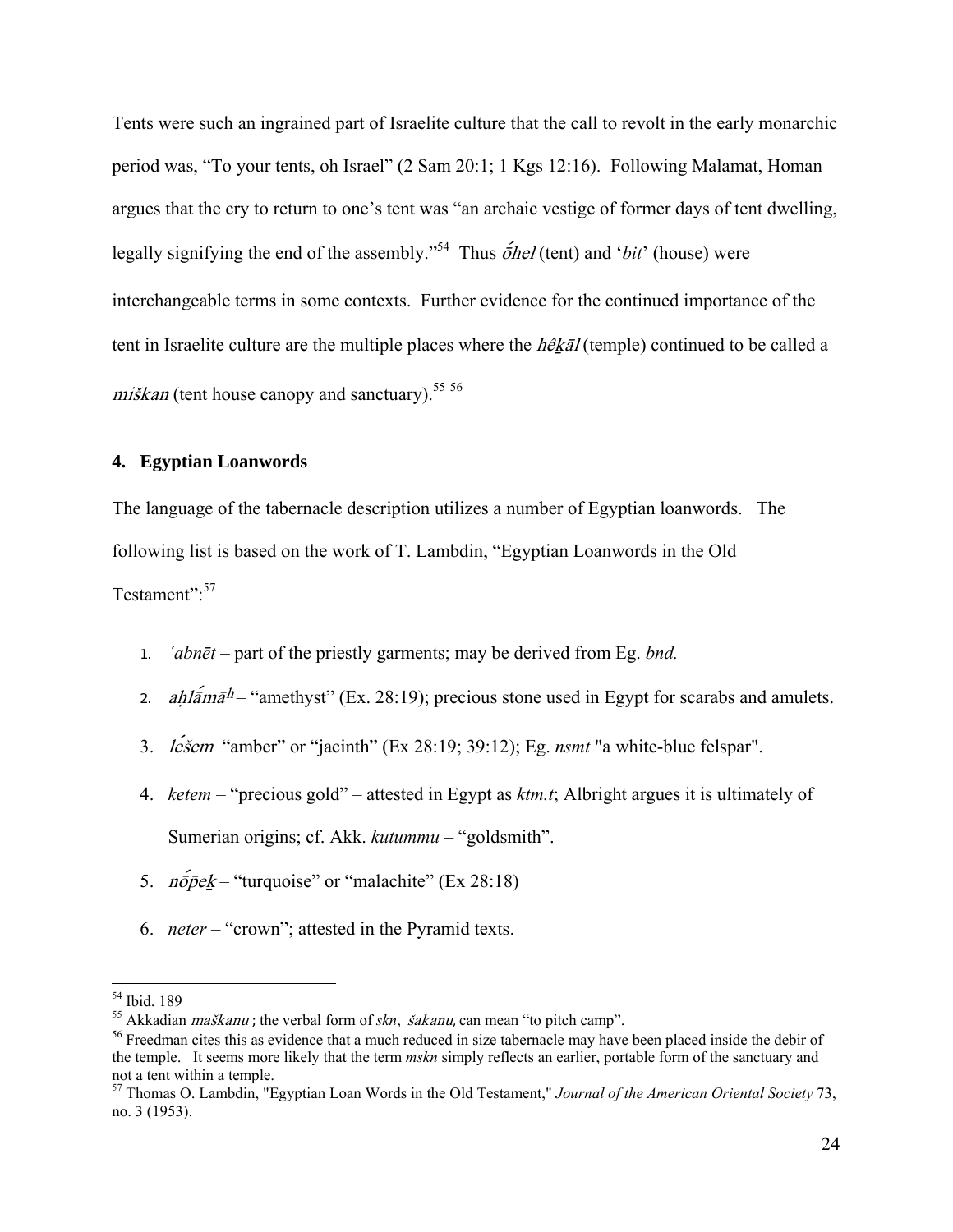7. *shesh* – "byssus" "fine linen" - attested since the Middle Kingdom; gained widespread usage among Semitic language; eventually made its way into Greek.

It is noteworthy that several of these words relate to precious stones incorporated into the clothing of the High Priest. Eight of the twelve gemstones that appear in Exodus 28:17-20 also appear in the adornment of the 'king of Tyre' in Ezek. 28:13. Two of the four gemstones not repeated in Ezekiel are in our list of possible Egyptian loanwords. The absence of these terms may suggest that they were no longer familiar to Ezekiel.<sup>58</sup> The appearance of Egyptian loanwords in the tabernacle description suggests an Egyptian rather than Mesopotamian influence.

#### **5. The Tabernacle in its ANE context**

The relationship between tents and sacred space is not unique to the Biblical description of the tabernacle. For example, a tablet from Ras Shamra has the gods residing in tents or tabernacles.

"The gods bless, they go,

The gods go to their tents

The circle of El to their tabernacles" (CAT  $1.15$ .III.17-19)<sup>59</sup>

In Mari, we find a description of a tent constructed with the structural element '*qersu'* (the word is related to the *q*arasim in the tabernacle) that was erected on the day of *gimkum* for a donkey

1

 $^{58}$  These are: אֲחָלָמָה , שָׁבְוֹ

<sup>59</sup> Hoffmeier, *Ancient Israel in Sinai : The Evidence for the Authenticity of the Wilderness Tradition*. 98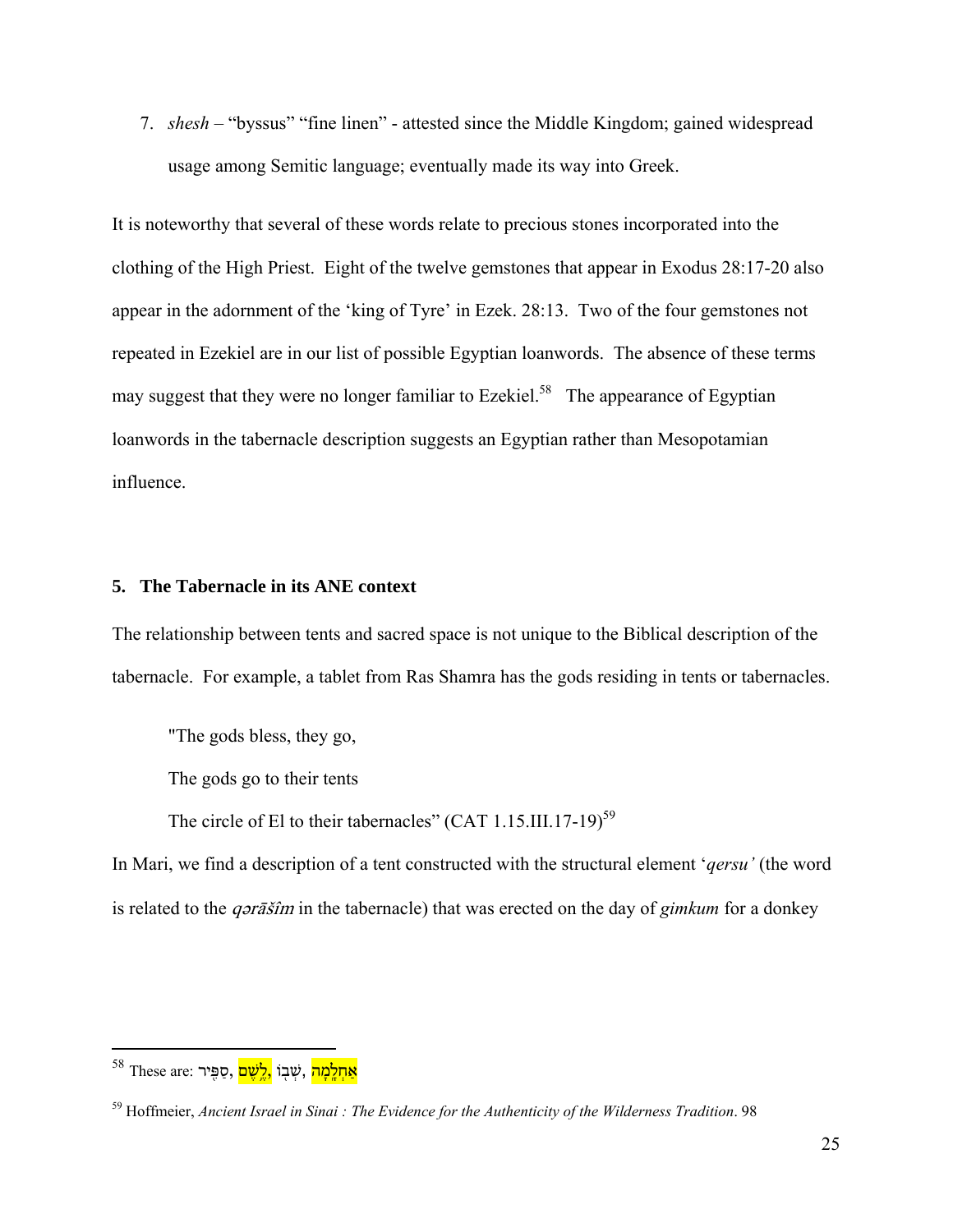sacrifice. After the donkey sacrifice "the gods and their paraphernalia departs from the *qersu*. [Each deity goes to his temple, and the king goes to his palace." (FM III.4.ii.7-14)<sup>60</sup>

F.M. Cross argues that the transition from the tent to the temple reflects a transition from a federation of tribes bound together in a conditional covenant to a nation ruled by a king. He notes that the same transition is found in Ugaritic literature where the aging god, 'El', sits in the assembly of the gods in his 'tent'. Cross contrasts the 'tent' of El with the 'temple' of Baal founded on Mt. Zaphon. He further relates these two forms with the political and social organization of the society. The kingship of Baal which establishes cosmic order was directly connected with the rule of the earthly king who establishes order within his domain. The temple of Baal was just an extension of the king's palace (or vice versa).<sup>61</sup> On the other hand, Cross relates the tent of El to an earlier form of governance. Cross states, "El's tent was the divine patriarch, god of the father, of the league, of covenant. El sits as judge in the assembly of the gods. In Israel the political counterpart was the tent of assembly, the shrine of the federated tribes bound together in a conditional covenant. The "temple of Ba'l" and the "tent of El" thus symbolize alternate political ideologies."<sup>62</sup>

It is not clear why a tent shrine could not simply be understood as the nomadic equivalent to the temple rather than a reflection of a political ideology. If El was the chief deity while people resided in tents, then El may have continued to be associated with a tent long after society had

<sup>60</sup> Homan, *To Your Tents, O Israel! : The Terminology, Function, Form, and Symbolism of Tents in the Hebrew Bible and the Ancient near East.* in loc.<br><sup>61</sup> Frank Moore Cross, *From Epic to Canon : History and Literature in Ancient Israel* (Baltimore: Johns Hopkins

University press, 1998). 91

<sup>62</sup> Ibid. 91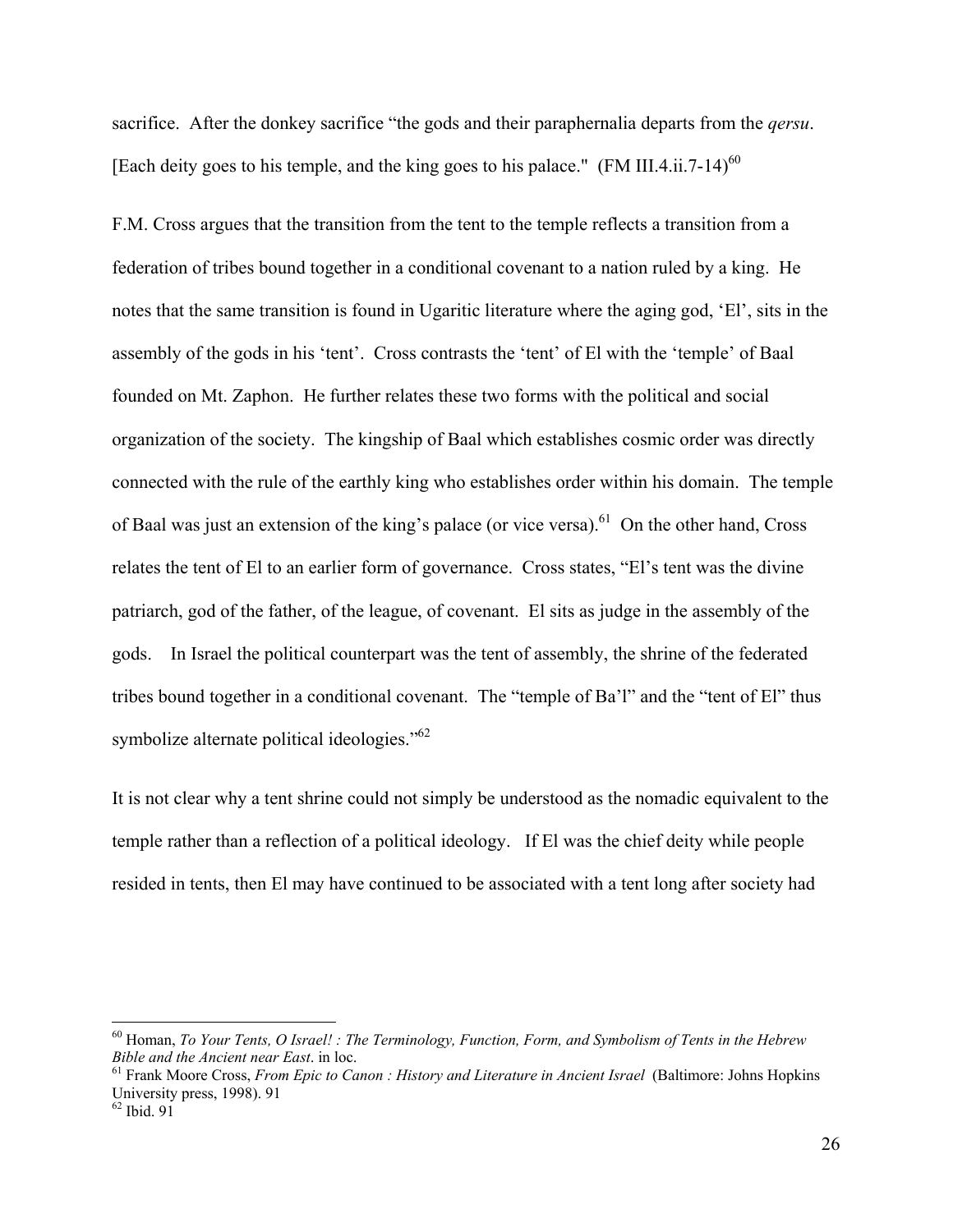transitioned to more permanent dwellings and the king / Baal had taken residence in the palace / temple. 63

The use of a portable shrine by those on journeys, or by nomads, may be illustrated by the tale of Wenamun, an Egyptian official (1100 BC), who took the god named "Amon-on-the-Road" with him on a voyage. At Byblos he erected a tent on the beach to house the idol. Homan concludes, "Thus, Egyptian officials on journeys seem to have brought their religion along with them, in this case, a portable tent for an idol." 64 It follows from this survey of tents in the ANE that the description of the tabernacle in Exodus is in broad harmony with aspects of ANE customs.

# **6. Comparisons Between the Layout of the Tabernacle, Solomon's Temple and other ANE temples**

Solomon's temple and the tabernacle are symmetric structures built on a long axis with a completely enclosed inner sanctuary. This differs from Greek and Babylonian temples which were designed so that the first rays of the morning sun illuminated the inner sanctuary and the cult statue was readily visible to onlookers from the temple courtyard.<sup>65</sup> The layout of Solomon's temple shares more similarities with Assyrian temples in as much as the inner sanctuary of Assyrian temples was likewise hidden from view. However, Assyrian temples were

 $<sup>63</sup>$  Is Baal a new god who replaces 'El' in the Canaanite pantheon like Marduk is a new god who replaces An in the</sup> Babylonian pantheon? Marduk was specifically associated with the founding of Babylon - the place of his temple. Perhaps the founding of cities was connected with the adoption of new deities that supplanted older deities (associated with the sky). Is it possible that the myths related to the supplanting of An, El, Ra and Chronos, with Marduk, Baal, Horus and Zeus, respectively, are related?

<sup>64</sup> Homan, *To Your Tents, O Israel! : The Terminology, Function, Form, and Symbolism of Tents in the Hebrew* 

<sup>&</sup>lt;sup>65</sup> As a matter of fact the entire architectural set-up of the Babylonian sanctuary is actually based on the very same trend of thought. The image is effectually displayed to the gaze of the worshiper by placing it in a shallow room opposite a monumental door shaped like a city-gate in order to create a magnificent frame for the statue. (A. Leo Oppenheim, "The Mesopotamian Temple," *The Biblical Archaeologist* 7, no. 3 (1944). 60)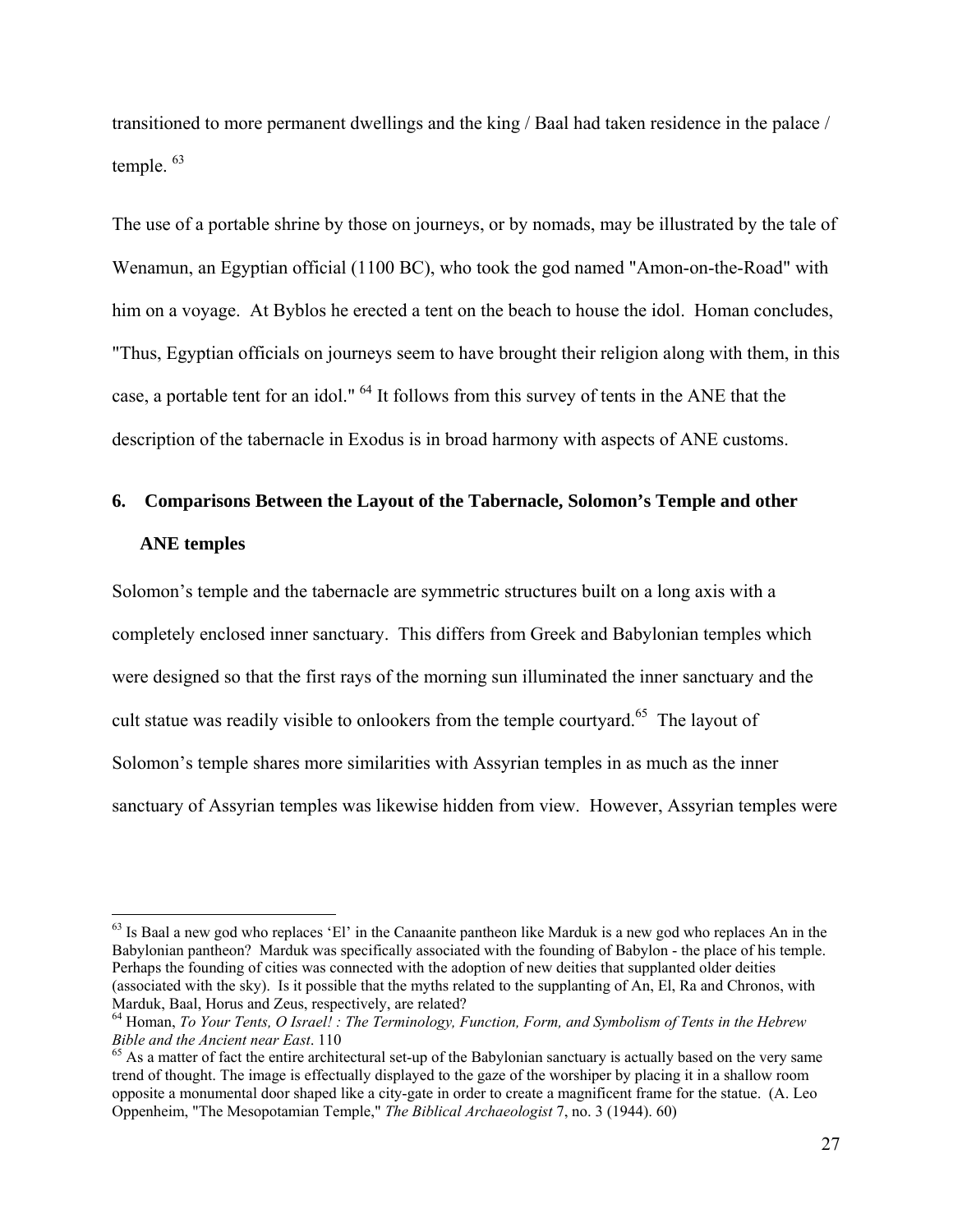generally built on a broad room plan in which the doorway was at a right angle to the inner sanctuary and they did not usually have a courtyard. <sup>66</sup>

Several temples found in Syria and Palestine share features similar to those of Solomon's temple.

- 1) The Late Bronze temple at Ein Dara has a tripartite layout, two front pillars and side chambers.<sup>67</sup> However, the 'inner' sanctuary of the temple at Ein Dara is no more than a podium within the *heikhal*. A niche in the back of the temple likely held the cult statue and would have been visible to anyone inside the *heikhal*.
- 2) It has been suggested that the Early Iron Age temple at Arad bears similarities to the tabernacle. According to the excavator, the temple at Arad was built in the 10th century B.C. together with the first Israelite fortress. Before the construction of the temple and fortress, the hill at Arad was a high place that belonged to a smaller open settlement that Aharoni suggests may be identified with the Kenites who settled in the region (Judges  $1:16$ ).<sup>68</sup> The temple from the Israelite period had a courtyard in which was found an altar with dimensions similar to those of the tabernacle altar. Two incense altars were found in front of the inner sanctuary of the temple. Two or three standing stones were found inside the inner sanctuary. The comparison between the temple at Arad and the tabernacle becomes problematic when one takes into account that the temple is a broad room design and the inner sanctuary is no more than a raised podium that protrudes into the main part sanctuary. $69$

<sup>66</sup> Oppenheim notes that, unlike the Babylonian statues which were carried in procession from the temple, the Assyrian cult statue were left in the adyton of the temple. (ibid., 57)

<sup>&</sup>lt;sup>67</sup> John Monson, "The 'Ain Dara Temple Closes Solomonic Parallel," *Biblical Archaeology Review* 26, no. 3 (2000).<br><sup>68</sup> Yohanan Aharoni, "Arad: Its Inscriptions and Temple," *The Biblical Archaeologist* 31, no. 1 (1968).

that the dimensions of the tabernacle were 20 cubits x 6 cubits – the same dimensions of the *heikal* in the Arad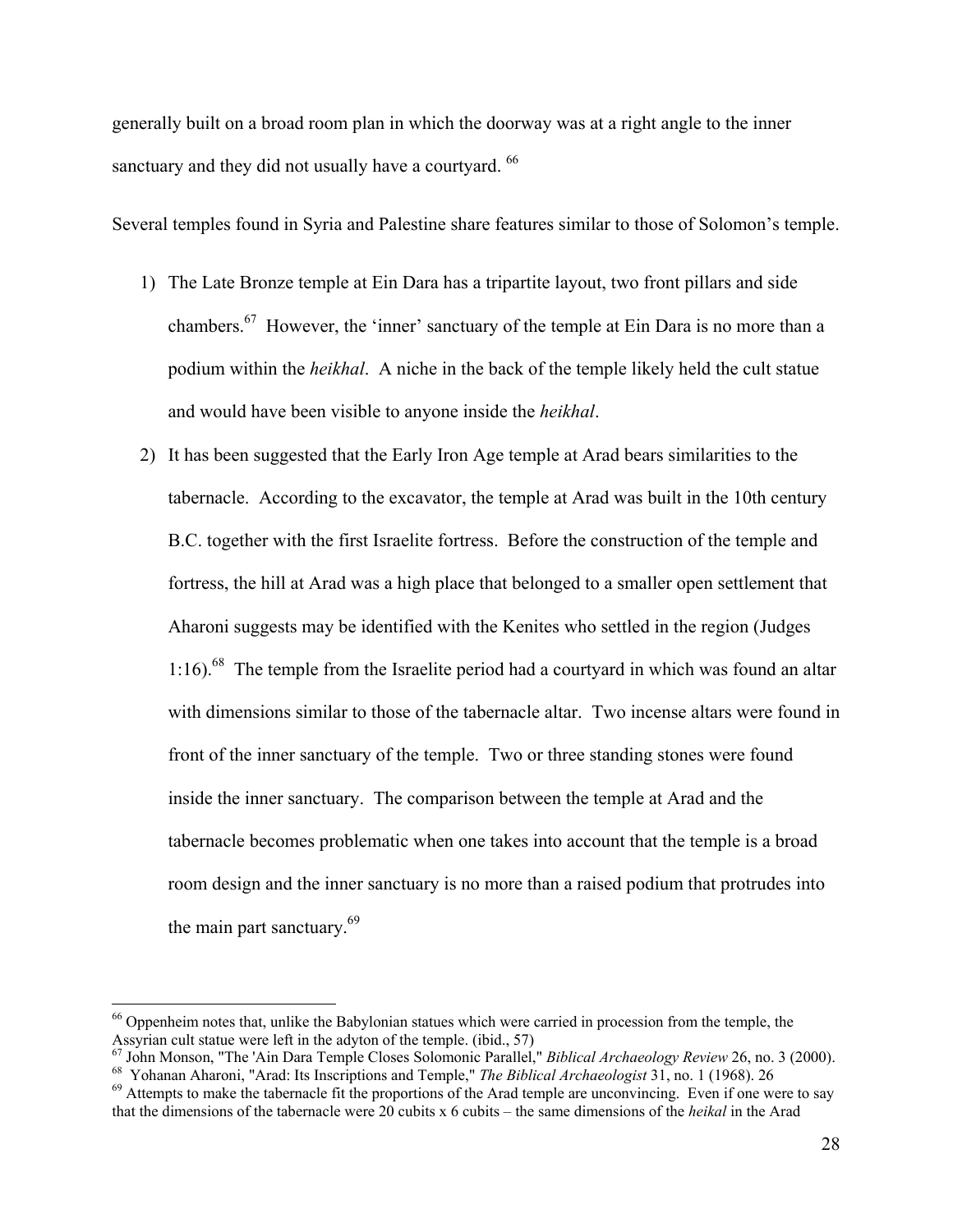- 3) The temple at Tel Tayanit is perhaps closest in design to that of the temple but it is later  $(8<sup>th</sup>$  century BC).
- 4) Excavators at Elephantine have discovered a temple that may be the Israelite temple mentioned in the Elephantine Papyri. Based on Rosenberg's reconstruction, it had two rooms with a layout similar to that of the tabernacle.

In summary, it may be stated that the layout of Solomon's temple and the tabernacle shares certain similarities with other temples but, to this author's knowledge, a completely partitioned inner sanctuary finds no ANE parallels.

### **7. Quantities of Gold**

It has been suggested that the quantities of gold used in the temple are an exaggeration and that Ezekiel's more modest temple is closer to reality. This argument tends to presuppose that Judea was a small, and relatively weak chiefdom until the time of Hezekiah. Although the arguments based on archaeological evidence cannot be addressed here, it should be noted that the lack of gold in Ezekiel's temple is probably intended to make a theological point.<sup>70</sup> From a literary perspective, one of the few data points we have are the quantities of gold and silver taken as bribes or tribute. Thanks to the discovery of Assyrian inscriptions, the amounts of tribute mentioned in the Bible can be cross checked and compared to the amounts of tribute paid by other kings in ANE. This tribute represents the relative wealth of the kingdom and provides some indication of how much gold and silver decorated their temples and treasuries. The

temple - one cannot ignore the fact that the Arad temple is built on a broad room plan and the *dbir* is not a separate room but a projection within the *heikal*.<br><sup>70</sup> Ezekiel's temple is decorated with cherubim and palms throughout. It seems therefore, that the incorporation of

palms and cherubim throughout Ezekiels visionary temple and courtyard gates indicates that the level of holiness once limited to the sanctuary now includes the entire sanctuary and its courts. This is also probably why there is no Ark of the Covenant in the *debir* of Ezekiel's temple and why there is no mention of gold. Ezekiel has done away with, or expanded, the gradations of holiness that characterized Solomon's temple and, to an even greater degree, the tabernacle. God's glorious presence is no longer confined to the *debir*.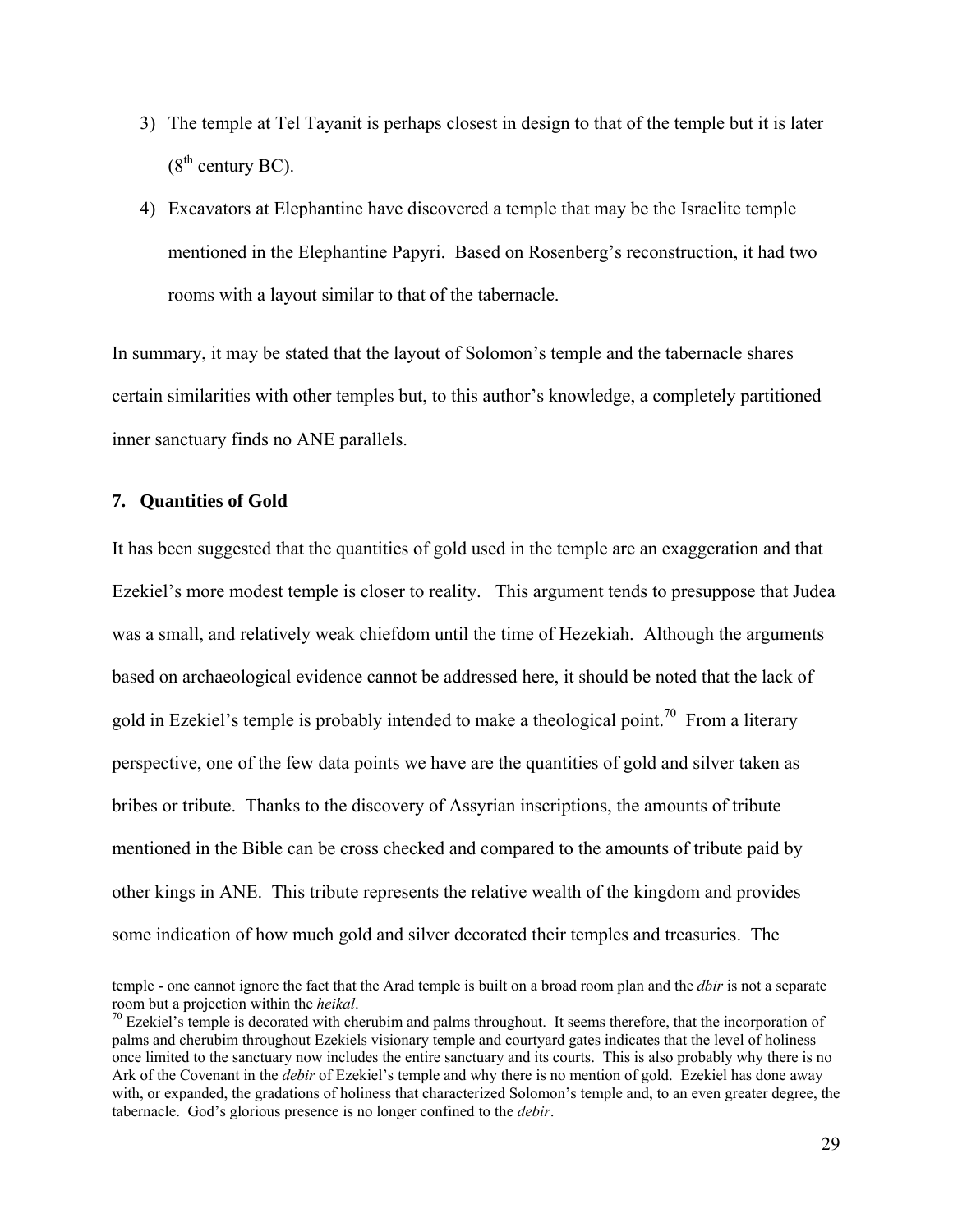following list is by no means exhaustive, but it at least provides some context for the quantities of gold and silver mentioned in the description of the tabernacle.

- 1. Rehoboam paid tribute to Shishak (1Ki 14:26 ESV) "He took away the treasures of the house of the LORD and the treasures of the king's house. He took away everything. He also took away all the shields of gold that Solomon had made."
- 2. Jehu paid tribute to Shalmaneser III (*RT* Text No. 2 The Black Obelisk) I received tribute of Jehu, son of Omri: silver, gold, a gold bowl, a gold vase (?), gold goblets, gold buckets, tin, a royal scepter (and) javelins." There is no mention of the payment of this tribute in the Bible.
- 3. Jehoash paid tribute to Hazael (2Ki 12:18 ) "Jehoash king of Judah took all the sacred gifts that Jehoshaphat and Jehoram and Ahaziah his fathers, the kings of Judah, had dedicated, and his own sacred gifts, and all the gold that was found in the treasuries of the house of the LORD and of the king's house, and sent these to Hazael king of Syria. Then Hazael went away from Jerusalem."
- 4. Asa paid tribute to Ben-had (1Ki 15:18 ESV) Then Asa took all the silver and the gold that were left in the treasures of the house of the LORD and the treasures of the king's house and gave them into the hands of his servants. And King Asa sent them to Benhadad…"
- 5. Menahem paid tribute to Tiglath Pileser III  $-(2 \text{ Ki } 15:19-20)$  "1000 talents of silver" (cf. Annal Fragment *RT* - No. 9 & No. 10 where 'Menahem of Samaria' is one of the tribute bearers listed in a annal fragment dating to 738 BC)
- 6. Hoshea paid tribute to Tiglath Pileser III (RT No. 13 Summary Inscription No. 4 729 BC) – "10 talents of gold, *x* talents of silver…" (cf. 2 Ki 15:30)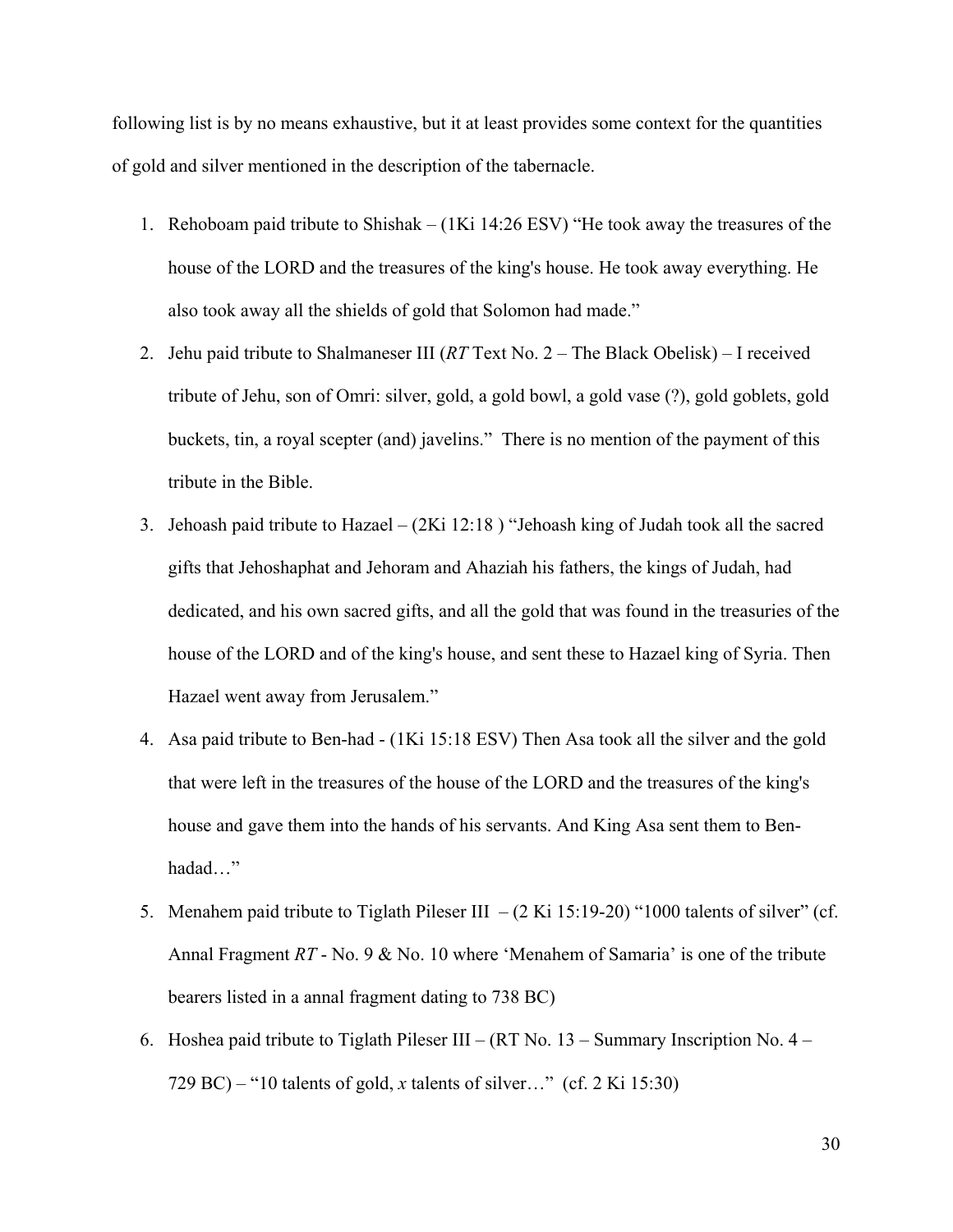- 7. Hezekiah paid tribute to Sennacherib (*RT* No. 28 Sennacherib's Campaign to Judah 701 BC) - "30 talents of gold, 800 talents of silver…" - (cf. 2 Ki 18:15,16) – "30 talents of gold, 300 talents of silver…" This amount added up to 900 kg of gold and 24,000 kg of silver.71 2 Ki. 18:16 states that Hezekiah had to strip the gold off of the door and door post of the temple which "King Hezekiah had overlaid".
- 8. Jehoiakim paid a yearly tribute to Pharaoh Neco (2Ki 23:33 ESV) "a hundred talents of silver and a talent of gold."

The amount of tribute paid by the Judean and Israelite kings may also be compared with the amount of tribute paid by foreign kings to Assyria.

- 1. Metenna of Tyre paid tribute to Tiglath Pileser III (*RT* No. 11 Summary Inscription No. 7 - 734 BC) "150 talents of gold, [(and) 2,000 talents of silver].
- 2. Hulli, king of Tabal, paid tribute to Tiglath Pileser III (*RT* No. 11 Summary Inscription No. 7 - 734 BC) "10 talents of gold, 1000 talents of silver, 2000 horses,…"
- 3. Hiram of Tyre (RT No. 12 Summary Inscription No. 9 729 BC) "[Hi]ram of Tyre, who conspired together with Rezin… he came before me and kissed my feet. 20 talents  $[of gold...]$
- 4. Gaza, paid tribute to Tiglath Pileser III after Hanunu fled to Egypt (*RT* No. 14 Summary Inscription No.  $8 - 734$  BC) – "x talents of gold, 800 talents of silver...]

According to Exodus 38:24, the construction of the tabernacle required 29 talents of gold and 730 shekels of silver. This is approximately the amount Hezekiah paid in tribute to Sennacherib – an immense weight of gold and silver – but not out of touch with historical reality.

<sup>71</sup> Mordechai Cogan, *The Raging Torrent* (Jerusalem: Carta, 2008). 121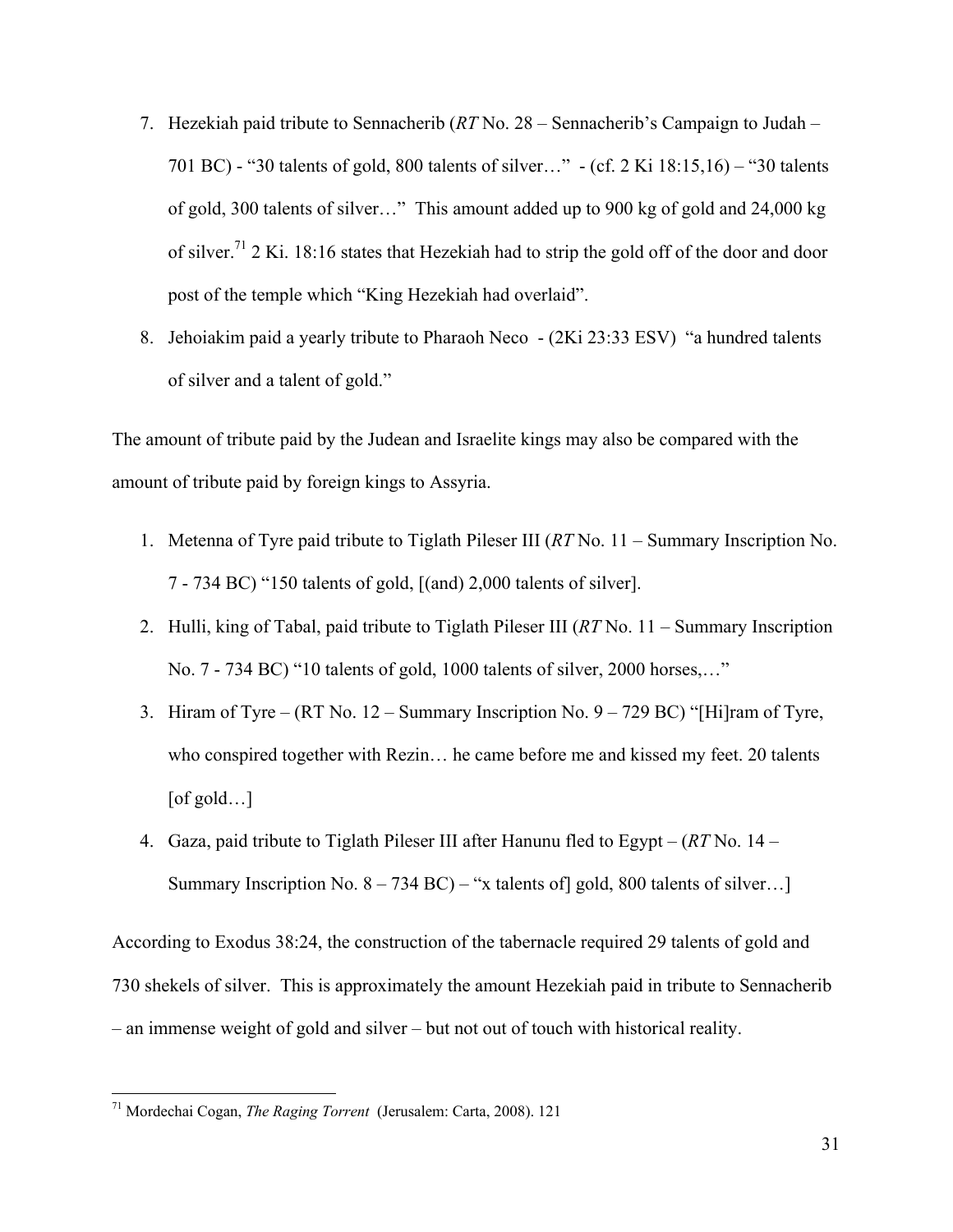# **F. Bibliography**

- Aharoni, Yohanan. "Arad: Its Inscriptions and Temple." *The Biblical Archaeologist* 31, no. 1 (1968): 2-32.
- Balz, Horst Robert, and Gerhard Schneider. *Exegetical Dictionary of the New Testament*. 3 vols Grand Rapids, Mich.: Eerdmans, 1990.
- Botterweck, G. Johannes, and Helmer Ringgren. *Theological Dictionary of the Old Testament*. Grand Rapids, Mich.: Eerdmans, 1974.
- Brooks, Shalom, ed. *From Gibeon to Gibeah*. edited by John Day, Temple and Worship in Biblical Israel : Proceedings of the Oxford Old Testament Seminar, vol. 422. London ; New York: T & T Clark, 2007.
- Buber, Martin, ed. *Holy Event (Exodus 19-27)*. edited by Harold Bloom, Exodus, Modern Critical Interpretations. New York: Chelsea House Publishers, 1987.
- Cogan, Mordechai. *The Raging Torrent*. Jerusalem: Carta, 2008.
- Cross, Frank Moore. *From Epic to Canon : History and Literature in Ancient Israel*. Baltimore: Johns Hopkins University press, 1998.
	- ———, ed. *The Priestly Tabernacle*. edited by G. Ernest Wright and David Noel Freedman. Vol. 1, The Biblical Archaeologist Reader. Garden City, N.Y.: Doubleday, 1961.
- Ehrensvard, Martin. "Why Biblical Texts Cannot Be Dated Linguistically." *Hebrew Studies* 47 (2006).
- Eichler, Raanan. "The Meaning of Zer." *Unpublished* (2012).
- Haran, Menahem. *Temples and Temple-Service in Ancient Israel : An Inquiry into the Character of Cult Phenomena and the Historical Setting of the Priestly School*. Oxford Eng.: Clarendon Press, 1977.
- Herodotus, and George Rawlinson. *The Histories*. Everyman's Library. New York: A.A. Knopf, 1997.
- Hoffmeier, James Karl. *Ancient Israel in Sinai : The Evidence for the Authenticity of the Wilderness Tradition*. Oxford ; New York: Oxford University Press, 2005.
- Homan, Michael M. *To Your Tents, O Israel! : The Terminology, Function, Form, and Symbolism of Tents in the Hebrew Bible and the Ancient near East*. Culture and History of the Ancient near East. Leiden ; Boston: Brill, 2002.
- Hurowitz, Avi. "The Evidence of Language in Dating the Priestly Code." *Revue Biblique* 81 (1974).
- Hurowitz, Victor Avigdor. "The Form and Fate of the Tabernacle: Reflections on a Recent Proposal." *The Jewish Quarterly Review* 86, no. 1/2 (1995): 127-51.
	- ———. "The Priestly Account of Building the Tabernacle." *Journal of the American Oriental Society* 105, no. 1 (1985): 21-30.
- ———, ed. *Yhwh's Exalted House: Aspects of the Design and Symbolism of Solomon's Temple*. edited by John Day. Rev. ed, Temple and Worship in Biblical Israel : Proceedings of the Oxford Old Testament Seminar, vol. 422. London ; New York: T & T Clark, 2007.
- Hurvitz, Avi. "The Evidence of Language in Dating the Priestly Code." *Revue Biblique* 81 (1974).